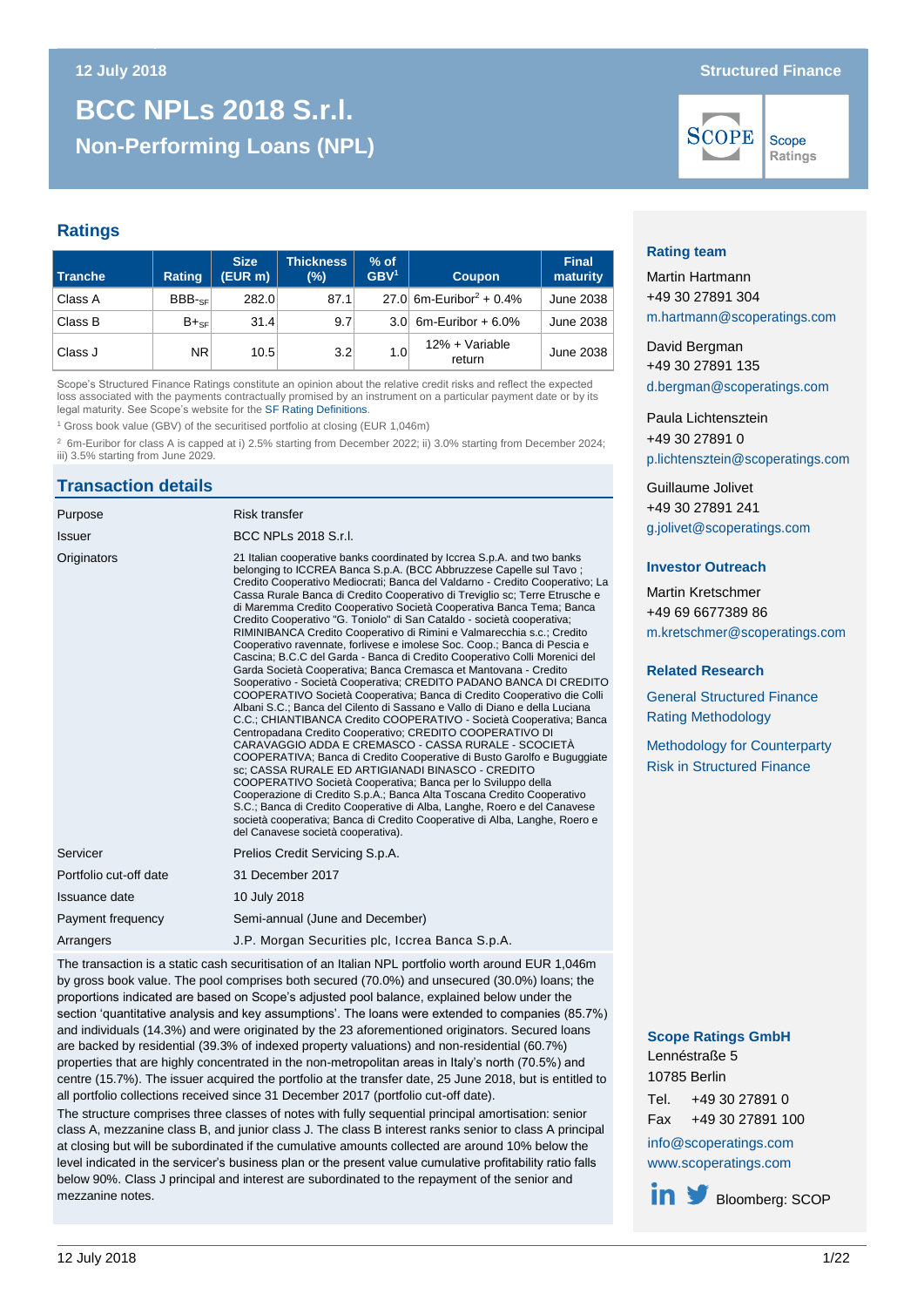

## **Rating rationale (summary)**

The ratings are mainly driven by the recovery amounts and timing from the NPL portfolio. Recovery and timing assumptions applied in the analysis incorporate Scope's economic outlook for Italy and positive view of the special servicer's capabilities. The ratings are supported by the structural protection provided to the notes, the absence of equity leakage provisions, liquidity protection, and an interest rate hedging agreement.

The ratings also address exposures to the key transaction counterparties: the 23 aforementioned originators, regarding representations and warranties, and eventual payments to be made by the borrowers; ii) Prelios Credit Servicing S.p.A., the servicer; iii) Securitisation Services S.p.A., the back-up servicer, corporate services provider, calculation agent, and noteholders' representative; iv) Zenith Services S.p.A., the monitoring agent; v) BNP Paribas Securities Services (Milan Branch), the issuer's account bank, agent bank, cash manager, and paying agent; vi) J.P. Morgan AG, the cap counterparty; and vii) Iccrea Banca S.p.A., provider of the limited-recourse loan. In Scope's view, none of these exposures limits the maximum ratings achievable by the transaction.

Scope has applied a specific analysis to recoveries and differentiated its approach between secured and unsecured exposures. For secured exposures, collections were based mostly on the latest property appraisal values which were stressed to account for liquidity and market value risks; recovery timing assumptions were derived using line-by-line asset information detailing the type of legal proceeding, the court issuing the proceeding, and the stage of the proceeding as of the cut-off date. For unsecured exposures, Scope used historical line-by-line market-wide recovery data on defaulted loans between 2000 and 2017 and calibrated recoveries, taking into account that unsecured borrowers were classified as defaulted for an average of 3.8 years as of closing.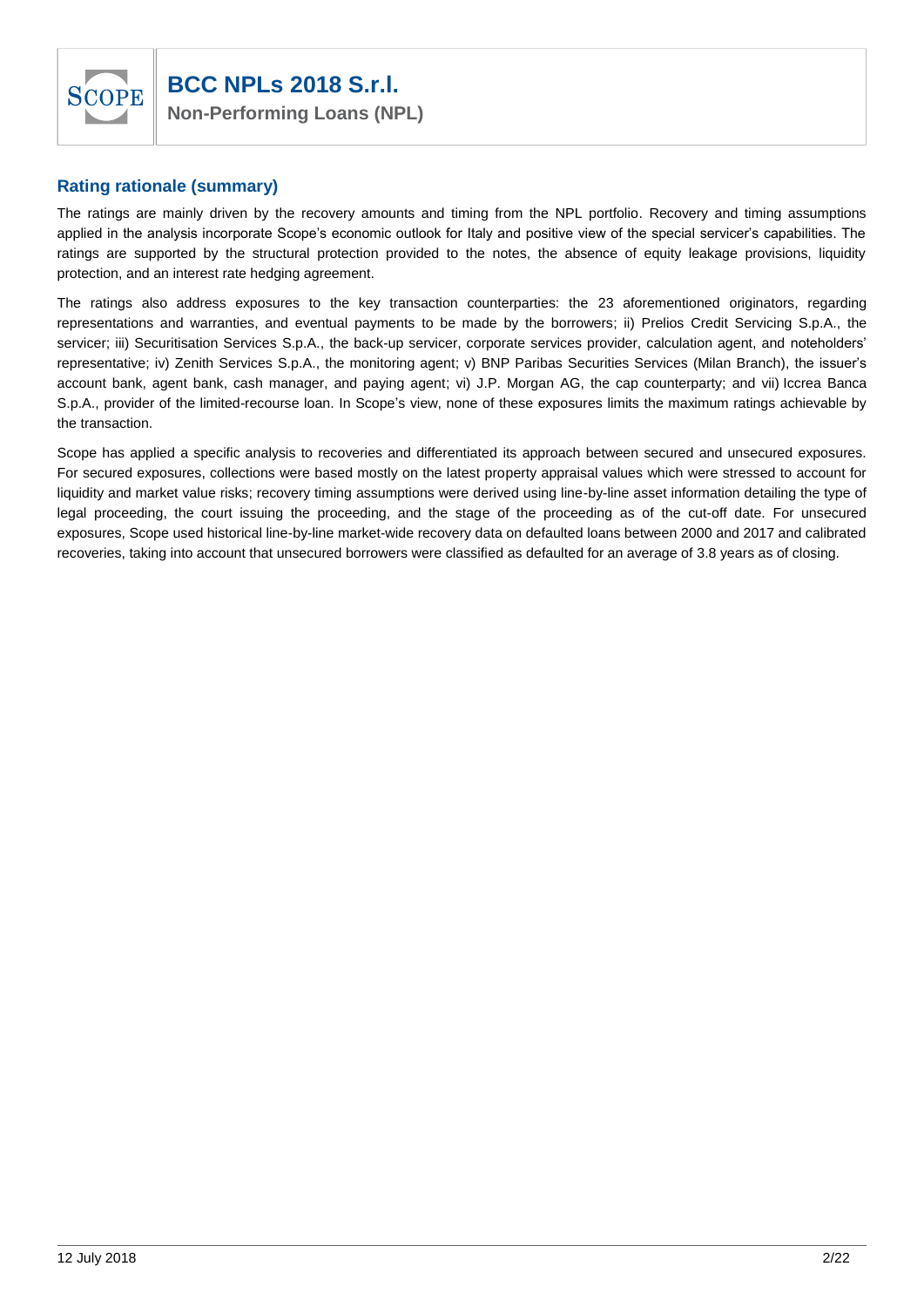

#### **Rating drivers and mitigants**

**Loan types.** he share of first-lien secured loans in the portfolio is high compared to peer transactions rated by Scope. Firstline secured loans have higher average recovery rates.

**Location.** The portfolio is concentrated in the nonmetropolitan areas of northern and central Italy. The north of Italy Italyns benefit from the most dynamic economic conditions in the country and, in general, the most efficient tribunals.

**Liquidity protection.** A cash reserve representing 5.0% of the total outstanding balance of class A notes protects the liquidity of senior noteholders, covering senior expenses and interest on class A notes for about four payment dates as of closing.

**Real estate recovery.** Scope expects a gradual recovery of Italian real estate prices, notwithstanding the weak mediumterm economic growth potential. The cyclical recovery from the current trough will be driven by moderate private-sector indebtedness and improving property affordability.

#### **Positive rating drivers <b>Negative Research Positive rating drivers and mitigants**

**Hedging structure.** The hedging structure has relatively high strike levels, as a result the benefit of hedging will only occur after Euribor increases sharply above current forward curve levels. In Scope's opinion, the benefit from the swap payments is offset by the upfront swap costs paid senior for the special purpose vehicle.

**Backloaded recoveries.** Scope's applied recovery vector shows a weighted average life of 7.8 years, which is relatively high compared to peer transactions rated by Scope. The longer timing of recovery proceeds is due mainly to the high share of loans either in bankruptcy, with no ongoing proceedings, or with proceedings in the initial stage.

**High share of loans in bankruptcy or with no proceedings.** Almost 63% of the portfolio's gross book value corresponds to loans either in bankruptcy or with no ongoing proceedings. Compared with non-bankruptcy proceedings, bankruptcies typically result in lower recoveries and take longer to be resolved.

**Seasoned unsecured portfolio.** The weighted average time since default is approximately 3.8 years for the unsecured portion. Most unsecured recoveries are realised in the first years after a default according to historical data.

**Collateral liquidity risk.** Scope's assumptions on fire sales constitute the primary source of portfolio performance stresses.

**Collateral appraisal values.** NPL collateral appraisals are more uncertain than standard appraisals because repossessed assets are more likely to deteriorate in value.

**Legal costs.** Scope has factored in the legal expenses for collections as detailed in the servicer's business plan. A decrease in legal expenses could positively affect the ratings.

**Servicer outperformance regarding recovery timing.**  Consistent servicer outperformance in terms of recovery timing could positively impact the ratings. Portfolio collections will be completed over a weighted average period of 4.0 years according to the servicer's business plan. This is about 41 months faster than the recovery timing vector applied in Scope's analysis. Scope expects recent legal reforms to have a positive impact on court performance and has applied a limited stress on recovery timing assumptions.

#### **Upside rating-change drivers Downside rating-change drivers**

**Fragile economic growth**. The trajectory of Italy's public debt is of concern given its weak medium-term growth potential of 0.75% alongside the new government's plans to reverse reforms, raise spending, and cut taxes.

**Interest rate cap**. An interest rate cap, with a strike schedule increasing from 0.5% as of closing to 2.5% from December 2026, together with a cap on the notes of 2.5% starting from December 2022 and increasing to 3.5% from June 2029, partly mitigates the risk of increased liabilities on the notes in the event of a rise in Euribor. Delayed recoveries beyond Scope's stressed recovery timing vector would increase the mismatch between the swap notional and the outstanding principal of the rated notes.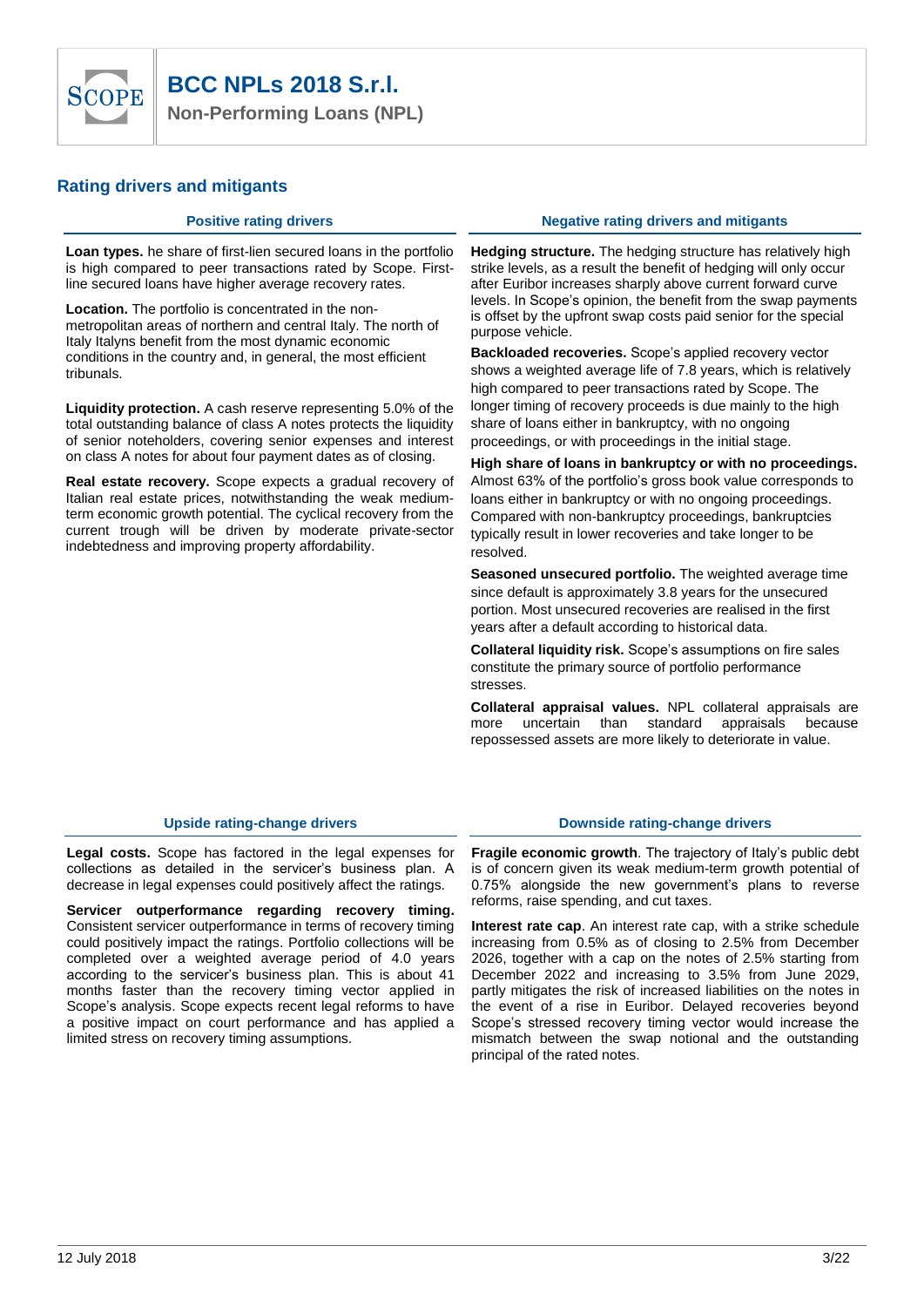## **BCC NPLs 2018 S.r.l.**

**Non-Performing Loans (NPL)**

#### **Table of contents**

**SCOPE** 

## 1. Transaction summary 4 2. Macroeconomic environment 5 3. Portfolio analysis 6 4. Portfolio characteristics 11 5. Key structural features 15 6. Cash flow analysis and rating stability 18 7. Sovereign risk 18 8. Counterparty risk 18 9. Legal structure 19 10.Monitoring 20 11.Applied methodology 20 I. Summary appendix – deal

comparison 21

Certain cooperative banks coordinated by Iccrea S.p.A. (originators) Securitisation Services S.p.A.(back-up servicer) Purchase price **Transfer** agreement ssuance of the notes Senior notes Mezzanine notes Junior notes Non-performing loans Account bank: BNP Paribas Securities Services, Milan Branch Corporate servicer: Securitisation Services S.p.A. Hedging provider J.P. Morgan AG Guarantee of the Republic of Italy Noteholders' representative: Securitisation Services S.p.A. NPL investor Prelios Credit Servicing<br>S.p.A.<br>(master servicer)<br>Prelios Credit Servicing S.p.A.. (special servicer) NPL investor Zenith Service S.p.A. (monitoring agent) **BCC NPLs 2018 S.r.l. (Italian Law 130 issuer)** Securitisation Services<br>S.p.A.(back-up servicer)<br>Prelios Credit Servicing<br>S.p.A. S.p.A. (master servicer)

The transaction structure comprises three tranches of sequential principal-amortising notes, an amortising liquidity reserve equal to 5% of the outstanding class A, and two

Sources: Transaction documents and Scope Ratings.

Scope has adjusted the pool's gross book value using information on collections and sold properties. Specifically, the analysis has excluded portfolio loans that the agency has assumed to be closed, based on collections already received and cash in court to be received. Collateral connected with these positions has also been removed. Overall, Scope's adjustments have reduced the pool to EUR 1,009m in gross book value, by deducting the gross book value associated with cash already collected and cash in court (where the latter is assumed to be received with a one-year delay). All stratifications in this report include these adjustments. Figure 2 shows the main characteristics of the preliminary portfolio analysed by Scope:

#### **Figure 2: Key portfolio stratifications**

**1. Transaction summary**

interest rate cap agreements. **Figure 1: Transaction diagram:**

|                                             |                        | Scope-adjusted pool |                |                  |  |  |  |
|---------------------------------------------|------------------------|---------------------|----------------|------------------|--|--|--|
|                                             | <b>Unadjusted pool</b> | All                 | <b>Secured</b> | <b>Unsecured</b> |  |  |  |
| Number of loans                             | 5.476                  | 5.359               | 1.883          | 3.476            |  |  |  |
| Number of borrowers                         | 2.553                  | 2.518               |                |                  |  |  |  |
| Gross book value (EUR m)                    | 1,046,318,450          | 1,008,545,082       | 705,822,125    | 302,730,373      |  |  |  |
| % of gross book value (GBV)                 | 100%                   | 100%                | 70.0%          | 30.0%            |  |  |  |
| Weighted average seasoning (years)          |                        | 3.5                 | 3.4            | 3.8              |  |  |  |
| Sum of collateral appraisal values (EUR m)  | 1,833,472,144          |                     | 1,769,866,656  |                  |  |  |  |
| Borrower type (% of GBV)                    |                        |                     |                |                  |  |  |  |
| Corporate                                   | 85.5%                  | 85.7%               | 60.4%          | 10.5%            |  |  |  |
| Individual                                  | 14.5%                  | 14.3%               | 25.3%          | 3.9%             |  |  |  |
| Primary legal procedure (% of GBV)          |                        |                     |                |                  |  |  |  |
| Bankrupt borrower                           | 41.2%                  | 40.8%               | 28.0%          | 12.8%            |  |  |  |
| Non-bankrupt borrower                       | 38.2%                  | 37.3%               | 28.7%          | 8.5%             |  |  |  |
| Not started or unknown                      | 20.6%                  | 22.0%               | 14.2%          | 7.8%             |  |  |  |
| Stage of procedure (% of appraisal values)  |                        |                     |                |                  |  |  |  |
| Initial                                     |                        |                     | 73.6%          |                  |  |  |  |
| Court-appointed valuation (CTU)             |                        |                     | 11.0%          |                  |  |  |  |
| Auction                                     |                        |                     | 11.5%          |                  |  |  |  |
| <b>Distribution</b>                         |                        |                     | 3.8%           |                  |  |  |  |
| Collateral location (% of appraisal values) |                        |                     |                |                  |  |  |  |
| North                                       | 72.0%                  |                     | 72.4%          |                  |  |  |  |
| Centre                                      | 19.5%                  |                     | 19.5%          |                  |  |  |  |
| South and islands                           | 8.5%                   |                     | 8.1%           |                  |  |  |  |
| Borrower concentration (% of GBV)           |                        |                     |                |                  |  |  |  |
| Top 10                                      | 8.1%                   | 6.7%                |                |                  |  |  |  |
| <b>Top 100</b>                              | 35.9%                  | 29.0%               |                |                  |  |  |  |
| Property type (% appraisal values)          |                        |                     |                |                  |  |  |  |
| Residential                                 | 39.6%                  |                     | 39.3%          |                  |  |  |  |
| Non-residential                             | 60.4%                  |                     | 60.7%          |                  |  |  |  |

Sources: Transaction data tape; calculations and/or assumptions by Scope Ratings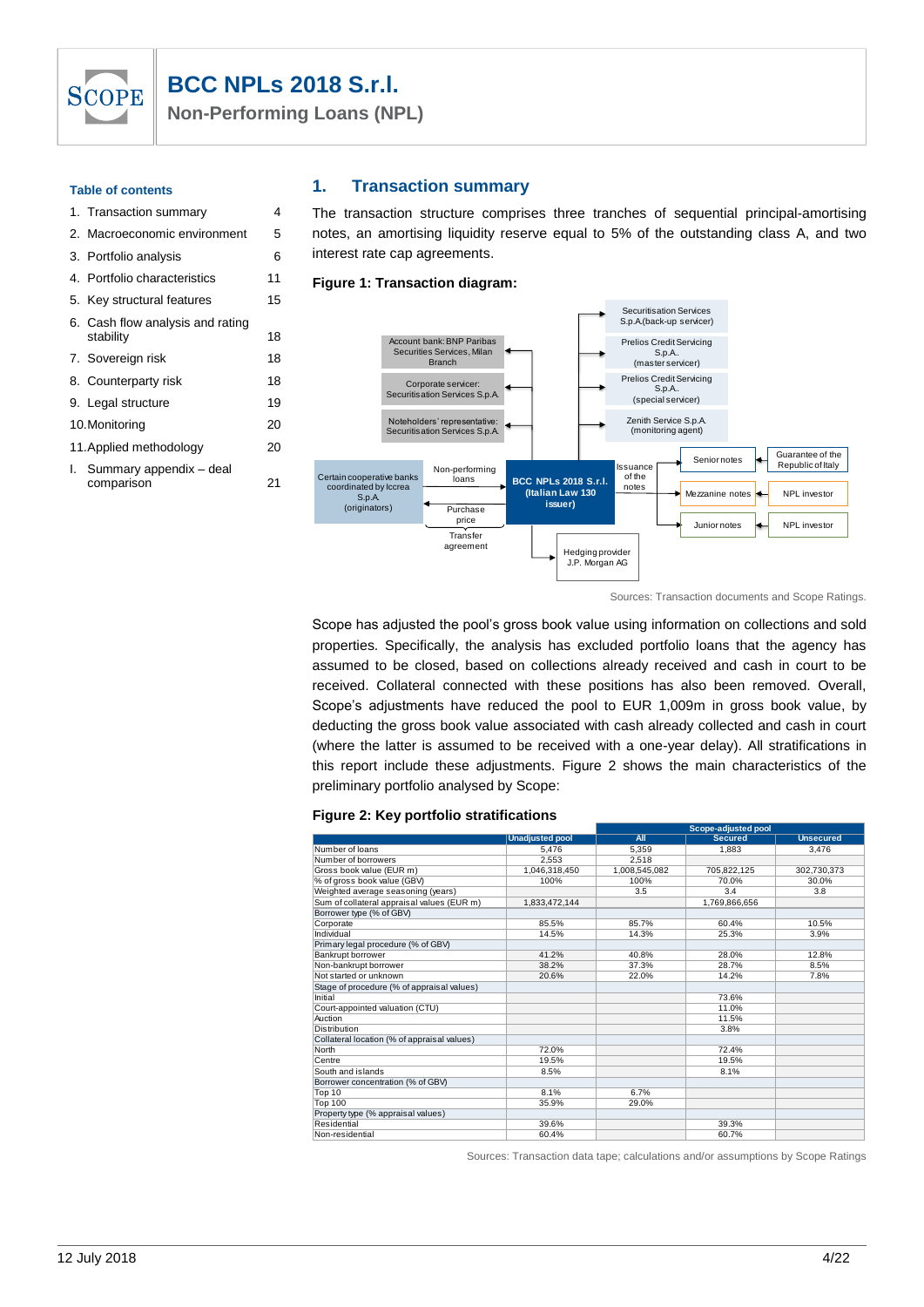

**Gradual property price recovery despite economic challenges**

#### **2. Macroeconomic environment**

Scope's portfolio recovery amount and timing expectations reflect Scope's expectation of a gradual recovery of Italian real estate prices and progress in delivering structural reforms, notwithstanding its weak medium-term economic growth potential. The cyclical recovery from the current trough will be driven by moderate private-sector indebtedness and improving property affordability.

**Large and diversified economy**

**Moderate private-debt levels**

**Weak long-term growth** 

**prospects**

Scope's sovereign rating on Italy (A-/Negative) is underpinned by a large and diversified economy and a cyclical rebound against the backdrop of long-term economic challenges. The Negative Outlook reflects that Italy's public-debt trajectory is of concern given its weak medium-term growth potential of 0.75% alongside the new government's plans to reverse reforms, raise spending, and cut taxes.

#### **Figure 3: Percentage-point contribution to real GDP growth**



Sources: IMF; national statistical accounts; calculations by Scope Ratings

The IMF, in its April 2018 World Economic Outlook (WEO), revised Italy's 2018 growth forecast to 1.5% from 1.1% and raised its 2019 expectations to 1.1% from 0.9%. Italy's manufacturing sector – the second largest in the euro area after Germany's – has helped to generate current-account surpluses since 2013 (2.8% of GDP in 2017). Unlike many advanced economies, Italy did not experience a credit-driven boom-bust cycle before the 2008 crisis. Domestic non-financial private debt stands at a comparatively moderate 156% of GDP as of Q3 2017, comparing favourably against euro area peers.

While the cyclical rebound exceeded expectations, long-term growth prospects remain weak. The IMF's medium-term forecast<sup>1</sup> remained at 0.8% in the April 2018 WEO. Italy's production capacity fell in the aftermath of the global financial crisis. As of February 2018, industrial production volumes stood at 81% of early 2008 levels. This comes in contrast to the full recovery in Germany's industrial production post-crisis.

The drop in industrial production capacity reflects the vulnerabilities within Italy's production infrastructure. More than 90% of manufacturing output is generated by microfirms concentrated in industrial districts. While these firms are competitive in their global niche markets (luxury clothing, household goods, food processing, mechanical products, and motor vehicles), they remain susceptible to market shocks. Their financing capacities are limited and were hit hard during the euro crisis.

 $\overline{a}$ 

<sup>&</sup>lt;sup>1</sup> Referring to the IMF's April 2018 WEO's forecast for 2023 growth.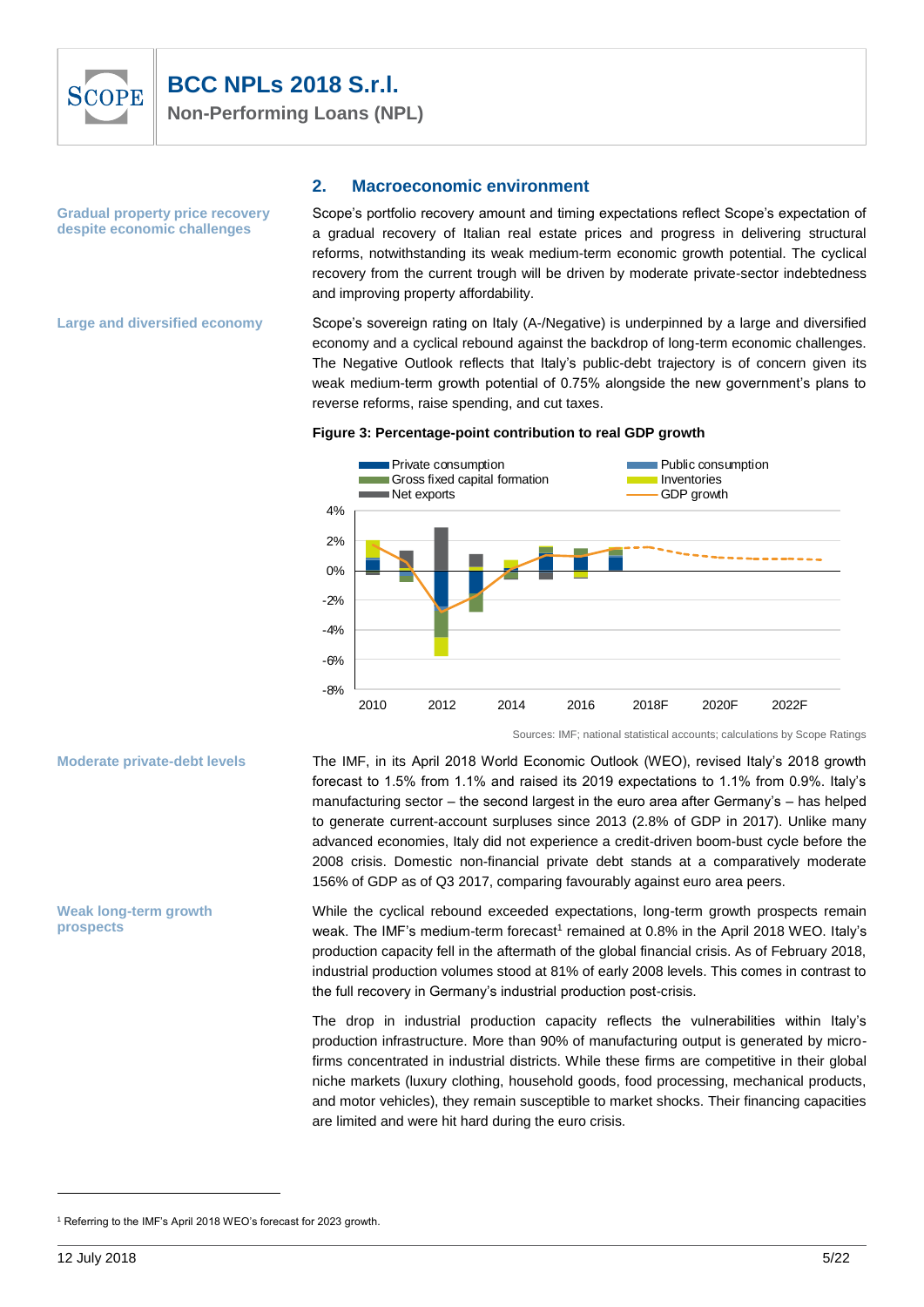

**Political and banking system challenges**

**Rating-conditional recovery assumptions**

**Scope's assumptions reflect significant recovery timing** 

**stresses**

as of March 2018. However, inflation remains tepid at only 0.5% YoY in April 2018. At the same time, political uncertainties following the March 2018 general elections, as well as ongoing challenges in the banking sector, may weigh on the economic rebound. Italian banks' lending to residents rose 1.9% YoY in February 2018, a modest growth after the previous years of contraction.

Unemployment continues to gradually drift downward from its 2014 peak (13% in November) and was 10.9% as of February 2018. Wage growth has picked up 1.0% YoY

#### **3. Portfolio analysis**

Figure 4 compares Scope's lifetime gross collections and recovery timing assumptions for the entire portfolio against those of the servicer's business plan. Scope has applied rating-conditional recovery rates (i.e. lower recoveries as the instrument's target rating increases). These assumptions result from the blending of secured and unsecured recovery expectations. Scope has applied different analytical frameworks to the secured and unsecured segments to derive recoveries.

Under a base case scenario, Scope expects a gross recovery rate of 46.2% over a weighted average life of 6.6 years. By portfolio segment, Scope expects gross recovery rates of 58.6% and 16.1% for the secured and unsecured portfolios, respectively.

For the analysis of the class A notes, Scope applied a 11.3% recovery rate haircut and a recovery lag stress of almost 13 months. This resulted in a 40.7% gross recovery rate over a weighted average life of 7.8 years. By portfolio segment, Scope assumed gross recovery rates of 51.8% and 13.8% for the secured and unsecured portfolios, respectively.

For the analysis of the class A notes, Scope applied a 2.2% recovery rate haircut and a recovery lag stress of seven months. This resulted in a 45.1% gross recovery rate over a weighted average life of 7.2 years. By portfolio segment, Scope assumed gross recovery rates of 57.3% and 15.6% for the secured and unsecured portfolios, respectively.

The assumptions applied for the analysis of the rated notes reflect a significant stress on cash-flow timing, driven, among other factors, by a slower ramp-up period and tribunal timing stresses. Scope has not applied recovery amount stresses that fall significantly below business plan expectations, mainly due to the agency's credit-positive view on the real estate cyclical recovery.





Sources: Special servicer's business plan and Scope Ratings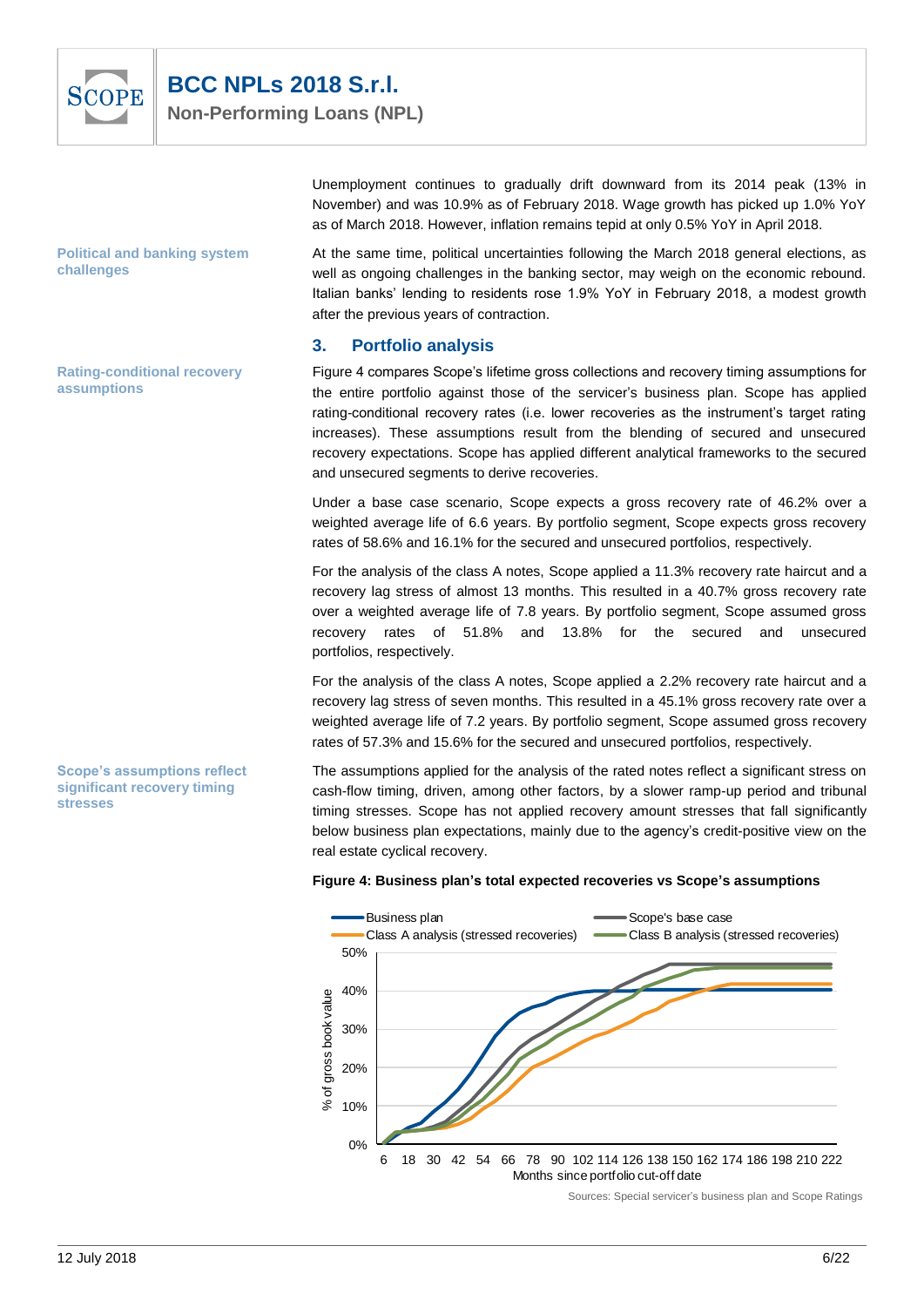

**Valuation haircuts mainly address forward-looking market value and liquidity risks**

**Positive credit given to the quality of property appraisals**

#### **3.1. Analysis of secured portfolio segment**

Figure 5 shows Scope's lifetime gross-collections vectors for the secured portfolio segment compared to those in the servicer's business plan. Scope's analytical approach consists mainly of estimating the security's current value based on property appraisals and then applying security-value haircuts to capture forward-looking market value and liquidity risks. Recovery timing assumptions are based mainly on the efficiency of the assigned court (based on historical data on the length of the proceedings), the type of legal proceeding, and the stage of the proceeding. Scope's analysis also captures concentration risk, the servicer's business plan, and available workout options.

#### **Figure 5: Secured portfolio expected recoveries in business plan vs Scope's assumptions<sup>2</sup>**



#### **3.1.1. Appraisal analysis**

Scope has relied on line-by-line appraisals of the properties' market value. The vast majority of the valuations are recent, i.e. conducted between 2015 and 2018. Scope has indexed seasoned valuations using a variety of regional price indices. Indexation has a marginal impact on this NPL portfolio because property prices have remained fairly flat since 2015.





Source: Transaction data tape

 $\overline{a}$ 

<sup>&</sup>lt;sup>2</sup> Please note that the servicer's business plan is based on borrower level, where a borrower is treated as secured when at least one of its loans is secured by a first or second lien mortgage, otherwise unsecured. Scope's analysis is based on loan level, where a loan is treated secured when it is secured by at least a first lien mortgage, otherwise unsecured.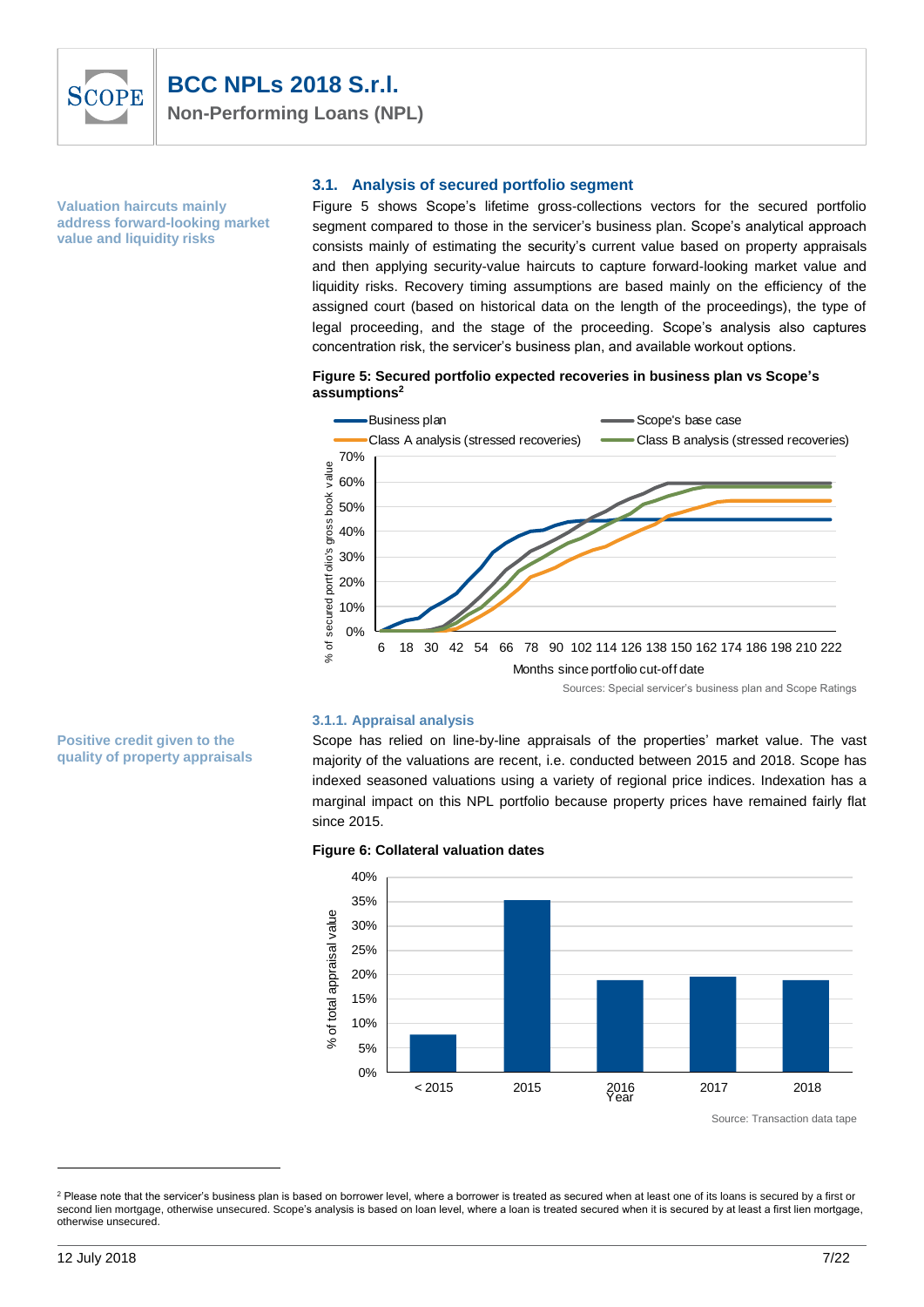

Scope views positively that most of the portfolio's collateral appraisals are either a driveby or full valuation (68.4%). A smaller portion is composed of CTU (12.1%) and desktop (5.4%) valuations, to which Scope applied 5% and 10% rating-conditional haircuts respectively. The remainder (10.6%) consists of indexed valuations and older full valuations, to which 10% rating-conditional haircuts were applied. The haircuts reflect Scope's view of the lower levels of quality and accuracy due to the simplified procedures connected to these valuations.

#### **Figure 7: Portfolio appraisal types and Scope's transaction-specific valuation haircut assumptions**

|                       | % of collateral | <b>Class A analysis</b> | <b>Class Banalysis</b> |
|-----------------------|-----------------|-------------------------|------------------------|
| <b>Valuation type</b> | value           | haircut                 | haircut                |
| Full                  | 66.1            | $0.0\%$                 | $0.0\%$                |
| Drive-by              | 2.3             | $0.0\%$                 | $0.0\%$                |
| Desktop               | 5.4             | 4.8%                    | 4.2%                   |
| CTU                   | 12.1            | 9.7%                    | 8.3%                   |
| Other                 | 10.6            | 9.7%                    | 8.3%                   |

Sources: Transaction data tape; calculations and/or assumptions by Scope Ratings

#### **3.1.2. Property market value assumptions**

**Moderate market downturn risk**

Figure 8 details Scope's base case assumptions on property price changes over the transaction's lifetime, and the rating-conditional stresses applied for the analysis of the class A notes. These assumptions are i) specific to the transaction and region; ii) based on an analysis of historical property price volatility; and iii) based on fundamental metrics relating to property affordability, property profitability, private-sector indebtedness, the credit cycle, population dynamics and long-term macroeconomic performance.

#### **Figure 8: Collateral location and Scope's transaction-specific price change assumptions**

|                            | North  |        |       |              |        | Centre |      | South         |        | <b>Islands</b> |                      |                        |                                          |
|----------------------------|--------|--------|-------|--------------|--------|--------|------|---------------|--------|----------------|----------------------|------------------------|------------------------------------------|
| Region                     | Milan  | Turin  | Genoa | Bologna      | Venice | Others | Rome | Florence      | Others | Naples         | Others               | cities<br>Metropolitan | provinces<br>$\overline{\sigma}$<br>Rest |
| Class A analysis           | 2.6    | 2.6    | 3.4   | 2.6          | 5.5    | 4.4    | 6.2  | 4.4           | 4.4    | 6.2            | 8.0                  | 6.9                    | 8.0                                      |
| Class B analysis           | $-5.1$ | $-5.1$ |       | $-4.9 - 5.1$ | $-4.5$ | $-4.7$ |      | $-4.4$ $-4.7$ | $-4.7$ |                | $-4.4$ $-4.0$ $-4.2$ |                        | $-4.0$                                   |
| Portfolio distribution (%) | 1.3    | 0.4    | 0.0   | 0.2          | 0.0    | 70.5   | 0.3  | 3.5           | 15.7   | 0.2            | 5.6                  | 0.9                    | 1.4                                      |

#### **High NPL collateral liquidity and obsolescence risk**

#### **3.1.3. Collateral liquidity risk**

At times of severe economic stress during which NPLs typically accumulate, tight financing conditions and/or restricted access to capital markets drive liquidity risk. During recovery and expansionary phases of the cycle, liquidity risk may persist, mainly due to information asymmetries and collateral obsolescence, the latter primarily affecting industrial properties.

Asset illiquidity risk is captured through additional fire-sale haircuts applied to collateral valuations. Figure 9 below shows the rating-conditional haircuts applied for the analysis of the class A notes. These assumptions are based on historical distressed property sales data provided by the servicer and reflect Scope's view that non-residential properties tend to be less liquid, resulting in higher distressed-sale discounts.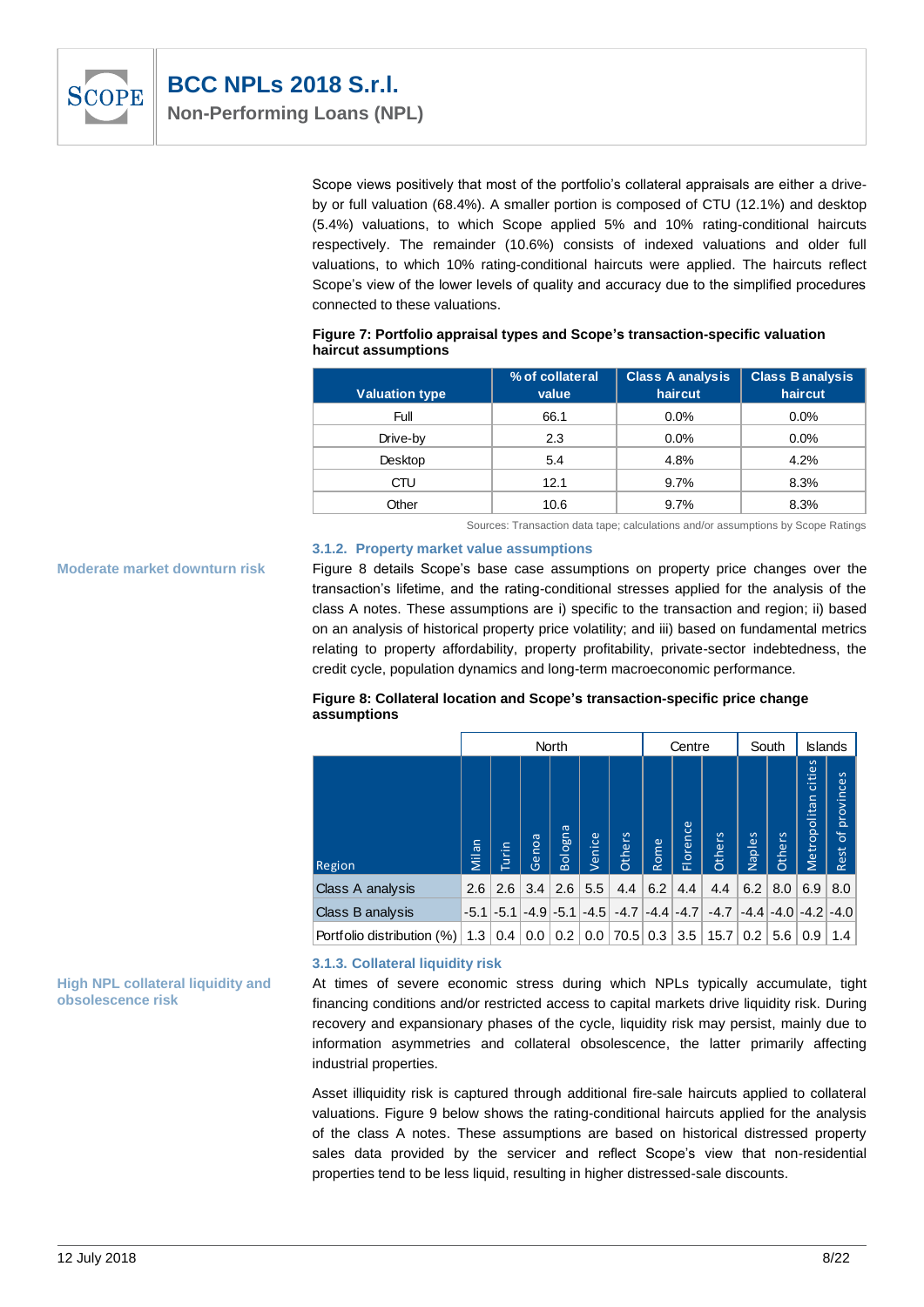

|                                                                                                                                                                                          | <b>Collateral type</b>                                             | % of collateral value                                                                                                                                                                                                                                                                                                                                                                                                                                                                                                                                                                                                                                                                                                                                                                                                                                                          | haircut | haircut |
|------------------------------------------------------------------------------------------------------------------------------------------------------------------------------------------|--------------------------------------------------------------------|--------------------------------------------------------------------------------------------------------------------------------------------------------------------------------------------------------------------------------------------------------------------------------------------------------------------------------------------------------------------------------------------------------------------------------------------------------------------------------------------------------------------------------------------------------------------------------------------------------------------------------------------------------------------------------------------------------------------------------------------------------------------------------------------------------------------------------------------------------------------------------|---------|---------|
|                                                                                                                                                                                          | Residential                                                        | 39.3                                                                                                                                                                                                                                                                                                                                                                                                                                                                                                                                                                                                                                                                                                                                                                                                                                                                           | 24.2%   | 20.8%   |
|                                                                                                                                                                                          | Non-residential                                                    | 60.7                                                                                                                                                                                                                                                                                                                                                                                                                                                                                                                                                                                                                                                                                                                                                                                                                                                                           | 29.0%   | 25.0%   |
| <b>Very limited borrower</b><br>concentration risk                                                                                                                                       | <b>3.1.4. Concentration haircuts</b>                               | Scope has addressed borrower concentration risk by applying to the 10 largest borrowers<br>8.3% and 1.7% rating-conditional recovery haircuts for the analysis of the class A notes<br>and class B notes, respectively. This assumption has a minimal impact, given that the<br>largest 10 borrowers account for only 6.7% of the portfolio's gross book value.                                                                                                                                                                                                                                                                                                                                                                                                                                                                                                                |         |         |
| <b>Scope addresses potential</b><br>residual claims after security<br>enforcement                                                                                                        | before a public notary).                                           | 3.1.5. Residual claims after security enforcement<br>A secured creditor may initiate enforcement actions against a debtor despite the closure<br>of an enforcement action concerning the mortgaged property. Secured creditors generally<br>rank equally with unsecured creditors for amounts that have not been satisfied with the<br>security's enforcement. The creditor's right to recover its claim, whether secured or<br>unsecured, arises with an enforceable title (i.e. a judgment such as an agreement signed                                                                                                                                                                                                                                                                                                                                                       |         |         |
| No credit to residual claims from<br>corporate borrowers                                                                                                                                 | potential recovery upside.                                         | For corporate loans, Scope has given no credit to potential further recoveries on residual<br>claims after the security is enforced. This is due to three practical limitations. Firstly,<br>unsecured recoveries tend to be binary with a high probability of zero recoveries and a<br>low probability of 100% recoveries. This implies that in scenarios where secured creditors<br>are not fully satisfied after the security's enforcement, expected recoveries for unsecured<br>creditors will be close to zero <sup>3</sup> . Secondly, special servicers are generally less incentivised<br>to pursue alternative enforcement actions, given that foreclosure proceedings are more<br>cost-efficient. Lastly, in a bankruptcy proceeding the receiver will decide to close the<br>proceedings after a prudential amount of time, setting a practical limitation for any |         |         |
| <b>Partial credit to residual claims</b><br>from individuals                                                                                                                             | become solvent again.                                              | Scope has given credit to residual claims on 80% of loans to individuals. This is because<br>if the borrower is an individual, the elapsed time after a default might have a positive<br>impact. An individual may, for example, find new sources of income over time and                                                                                                                                                                                                                                                                                                                                                                                                                                                                                                                                                                                                      |         |         |
|                                                                                                                                                                                          | 3.1.6. Tribunal efficiency<br>the current stage of the proceeding. | Scope applied line-by-line time-to-recovery assumptions that consider the court in charge<br>of the proceedings, the type of legal proceeding (i.e. bankruptcy or non-bankruptcy), and                                                                                                                                                                                                                                                                                                                                                                                                                                                                                                                                                                                                                                                                                         |         |         |
| Northern regions tend to have<br>more efficient tribunals                                                                                                                                |                                                                    | The total length of the recovery processes is mainly determined by the efficiency of the<br>assigned court and the type of legal proceeding. To reflect this, Scope has grouped<br>Italian courts into seven categories, based on public data regarding the average length of<br>bankruptcy and foreclosure proceedings between 2015 and 2017 (see Figure 10 below).<br>Most courts are concentrated within groups 2 to 4, which are reasonably distributed<br>across all Italian regions. Nevertheless, northern regions tend to have more efficient<br>tribunals on average (see Figures 14 and 15 for transaction-specific details).                                                                                                                                                                                                                                        |         |         |
| <sup>3</sup> Conversely, in the unlikely scenario that secured creditors are fully satisfied after the enforcement of the security, expected recoveries for unsecured creditors could be |                                                                    |                                                                                                                                                                                                                                                                                                                                                                                                                                                                                                                                                                                                                                                                                                                                                                                                                                                                                |         |         |

#### **Figure 9: Scope's transaction-specific fire-sale discount assumptions**

**Class A analysis Class B analysis** 

<sup>&</sup>lt;sup>3</sup> Conversely, in the unlikely scenario that secured creditors are fully satisfied after the enforcement of the security, expected recoveries for unsecured creditors could be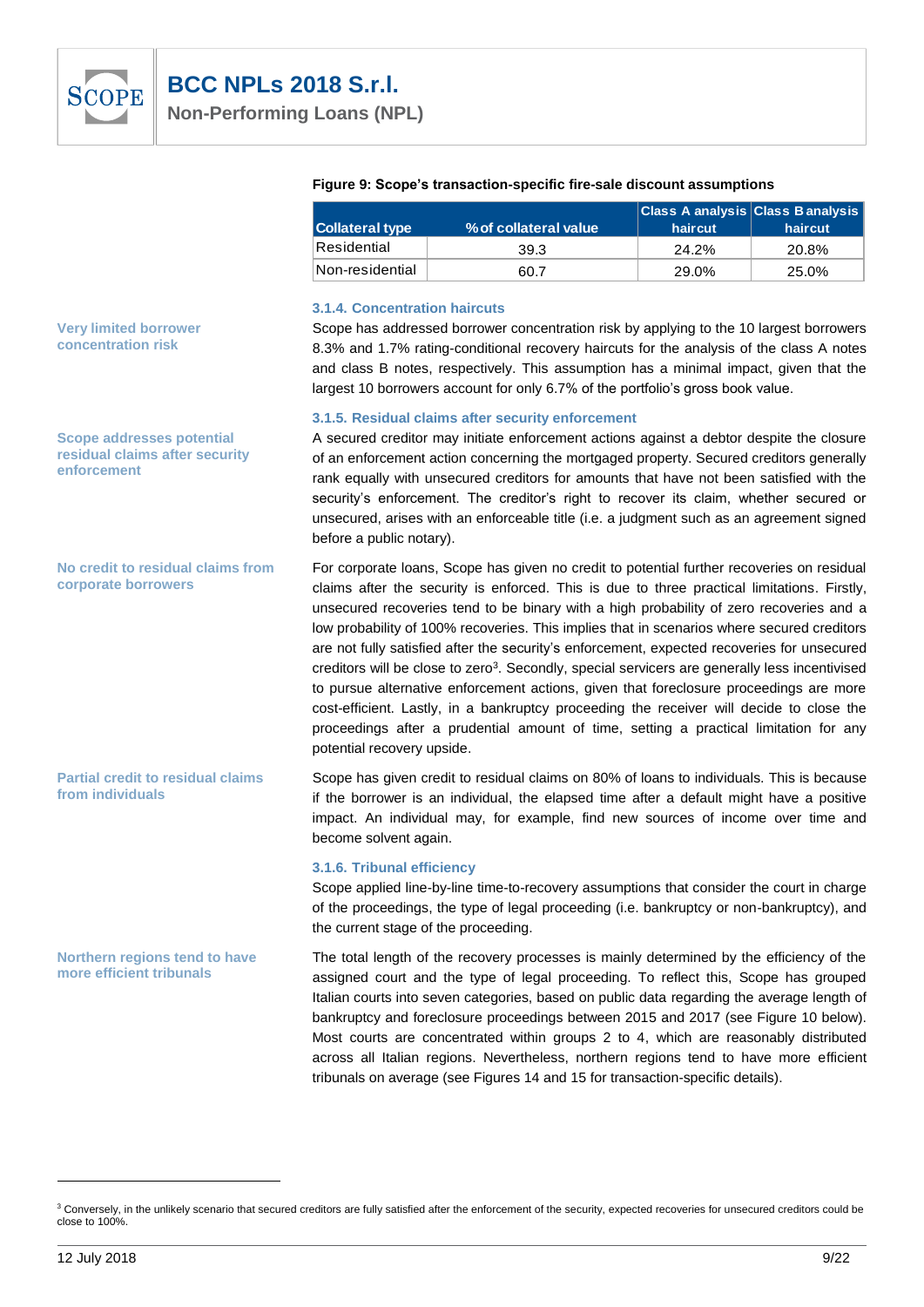

| <b>Court group</b> | <b>Bankruptcy proceedings</b> | Non-bankruptcy<br>proceedings | $%$ of courts $*$ |
|--------------------|-------------------------------|-------------------------------|-------------------|
|                    | 4.0                           | 2.0                           | 2.1%              |
|                    | 6.0                           | 3.0                           | 25.6%             |
| 3                  | 8.0                           | 4.0                           | 46.7%             |
| 4                  | 10.0                          | 5.0                           | 18.5%             |
| 5                  | 12.0                          | 6.0                           | 0.9%              |
| 6                  | 14.0                          | 7.0                           | 4.1%              |
|                    | 18.0                          | 9.0                           | 2.1%              |

#### **Figure 10: Total length of the recovery process by court group in years (Scope's assumptions)**

\* by collateral appraisal value

#### **3.2. Analysis of unsecured portfolio segment**

Figure 11 shows Scope's lifetime gross-collections vectors for the unsecured portfolio segment compared to those in the servicer's business plan.

Scope's slightly higher base case recovery amount and timing assumptions are based on recovery vintage data on peer transactions' performance. Scope has applied ratingconditional recovery rate haircuts of 14% and 3% for the analysis of class A and class B notes, respectively.

Scope's assumptions for unsecured exposures consider the nature of the recovery procedure because bankruptcy proceedings are generally slower and typically result in lower recoveries than non-bankruptcy proceedings. The assumptions are calibrated to reflect that unsecured borrowers in the portfolio are classified as defaulted for an average of 3.8 years as of the cut-off date<sup>4</sup>.

#### **Figure 11: Unsecured portfolio expected recoveries in business plan vs Scope assumptions<sup>5</sup>**



Sources: Special servicer's business plan and Scope Ratings

**Unsecured portfolio analysis is based on statistical data**

l

<sup>4</sup> Scope used 2.9 years in it's analysis, reflecting Scope's qualitative adjustment of the superior capacity of the special servicer to treat unsecured loans compared to an originator

<sup>&</sup>lt;sup>5</sup> Please note that the servicer's business plan is based on borrower level, where a borrower is treated as secured when at least one of its loans is secured by a first or second lien mortgage, otherwise unsecured. Scope's analysis is based on loan level, where a loan is treated secured when it is secured by at least a first lien mortgage, otherwise unsecured.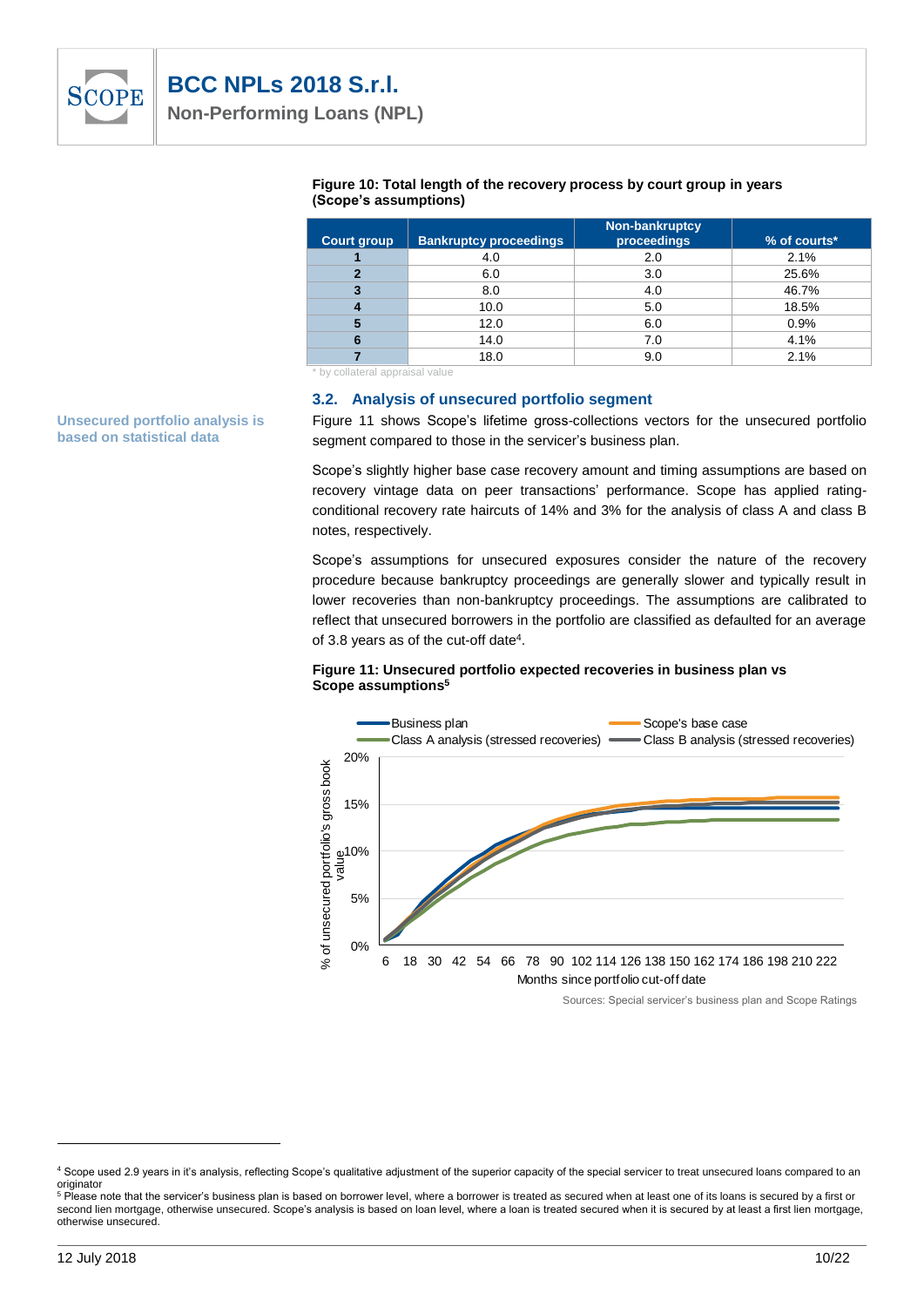

# **BCC NPLs 2018 S.r.l.**

**Non-Performing Loans (NPL)**

## **4. Portfolio characteristics**

Further detail on key portfolio characteristics as of 31 December 2017 is provided below. Percentage figures refer to gross book value, unless otherwise stated.

#### **4.1. Eligible loans**

Scope is satisfied with the representations and warranties on receivables provided by the originators as they generally align with those of peer transactions rated by Scope. The criteria for inclusion in the securitisation portfolio are as follows:

- Financings are denominated in euros.
- Financing agreements are governed by Italian law.
- Borrowers are as of the selection date i) individuals residing or domiciled in Italy; and ii) entities incorporated under Italian law with a registered office in Italy.

Corporates and individuals represent 85.7% and 14.3% of the pool, respectively. The share of secured individual borrowers (10.5%) is a positive feature, mainly because Scope gives partial credit to residual claims from individuals after security enforcement,

The relatively high amount of first-lien secured loans (70.0%) is positive. Scope has assumed that recovery proceeds from junior-lien secured loans (0.9%) will be the same

- Financings secured by mortgages are backed by real estate assets located in Italy.
- Borrowers are not employees, managers or directors of any originator.
- Borrowers are not banks and/or other financial institutions.

#### **4.2. Detailed stratifications**

as discussed in the previous section.

#### **4.2.1. Borrower type**



Sources: Transaction data tape: calculations by Scope Ratings

**Geographical concentration in the north is credit-positive**

85.7%

#### **4.2.2. Geographical distribution**

The locations in the portfolio should positively affect the level and timing of recovery proceeds, because the collateral and court proceedings are concentrated in northern Italian regions, particularly in the metropolitan area of Brescia. These regions benefit from the most dynamic economic conditions in Italy, typically reflected by more resilient property values (see Figure 8) and, in general, the most efficient tribunals. The latter is reflected in the transaction's court group distribution, which is skewed towards more efficient groups relative to the national average (compare Figure 10 with Figure 15).

**Share of secured individual borrowers is credit-positive**

**Customary eligibility criteria**

**High share of first-lien secured loans is credit-positive**

70.0%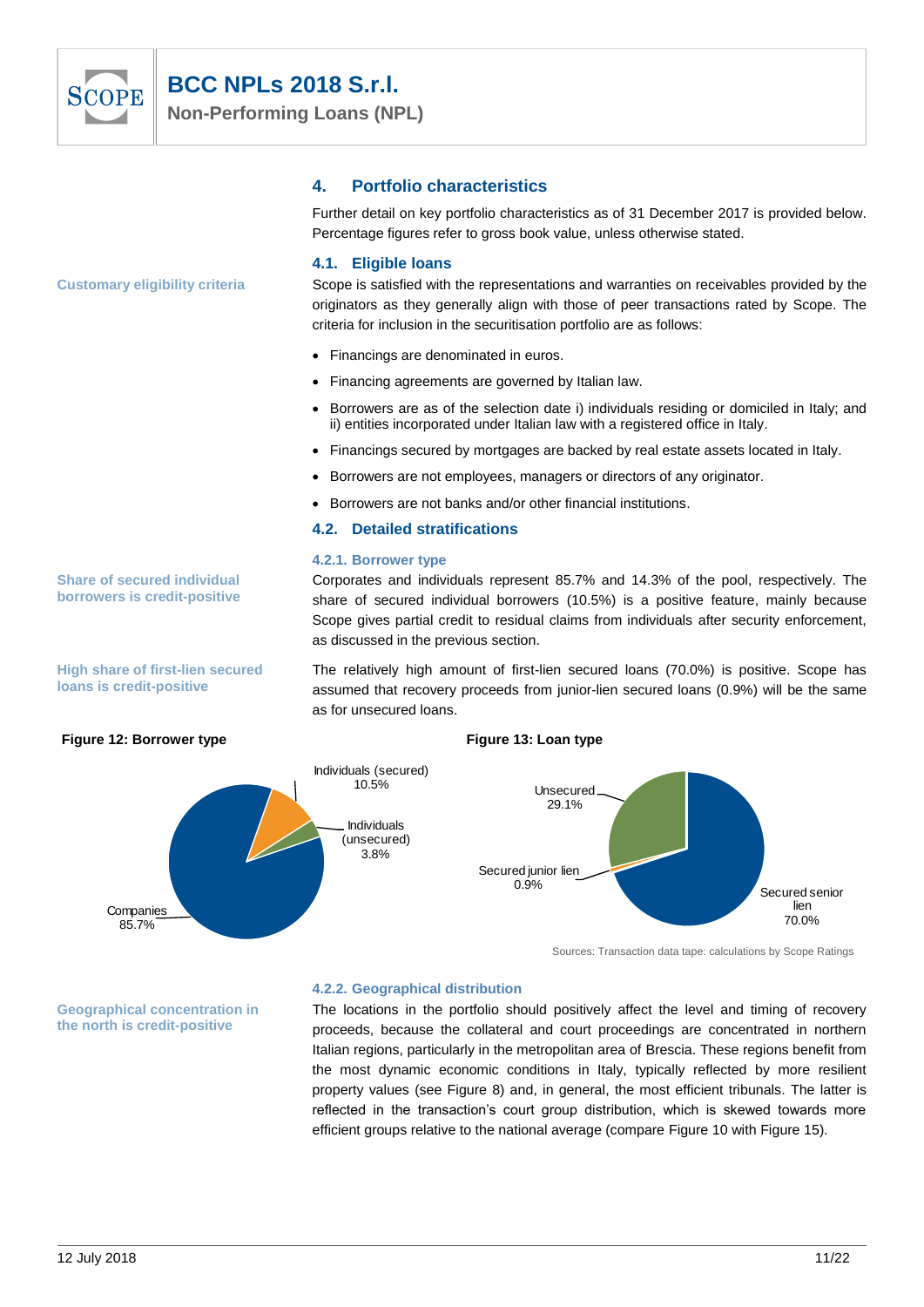# **SCOPE**

# **BCC NPLs 2018 S.r.l.**

**Non-Performing Loans (NPL)**



0% 10% 20% 30% 40% 50% Group 7 Group 6 Group 5 Group 4 Group 3 Group 2 Group 1 % of gross book value

Sources: Transaction data tape; calculations by Scope Ratings

# **4.2.3. Collateral type**

**Lower liquidity stresses applied to residential properties**

The collateral is composed of residential (39.3%), commercial (29.5%), land (13.7%), industrial (11.2%) and other non-residential assets (6.3%). The relatively large share of residential properties is positive for the transaction given that such assets are more liquid, reflected in Scope's lower fire-sale discount assumptions (see Figure 9).

#### **Figure 16: Distribution by type of collateral**



Sources: Transaction data tape; calculations by Scope Ratings

#### **4.2.4. Collateral valuations and Scope's specific recovery rate assumptions**

Figure 17 shows the secured loans' distribution by loan-to-value bucket as well as Scope's recovery rate assumptions for each loan-to-value bucket (under Scope's base case and the rating-conditional stresses for the analysis of the class A notes). For secured loans this results in a weighted average recovery rate of i) 58.6% under Scope's base case, ii) 51.8% under the class A rating-conditional stress, and iii) 57.3% under the class B rating-conditional stress.

All else equal (e.g. for two portfolios with equivalent loan-to-value ratios on an aggregated basis), collateral is less beneficial if its value is skewed towards low loan exposures. This is because, on a loan-by-loan basis, recovery proceeds are capped by the minimum of

**Recovery rate assumptions reflect portfolio's LTV distribution**

#### **Figure 14: Collateral location Figure 15: Court group distribution of secured loans for which proceedings have started**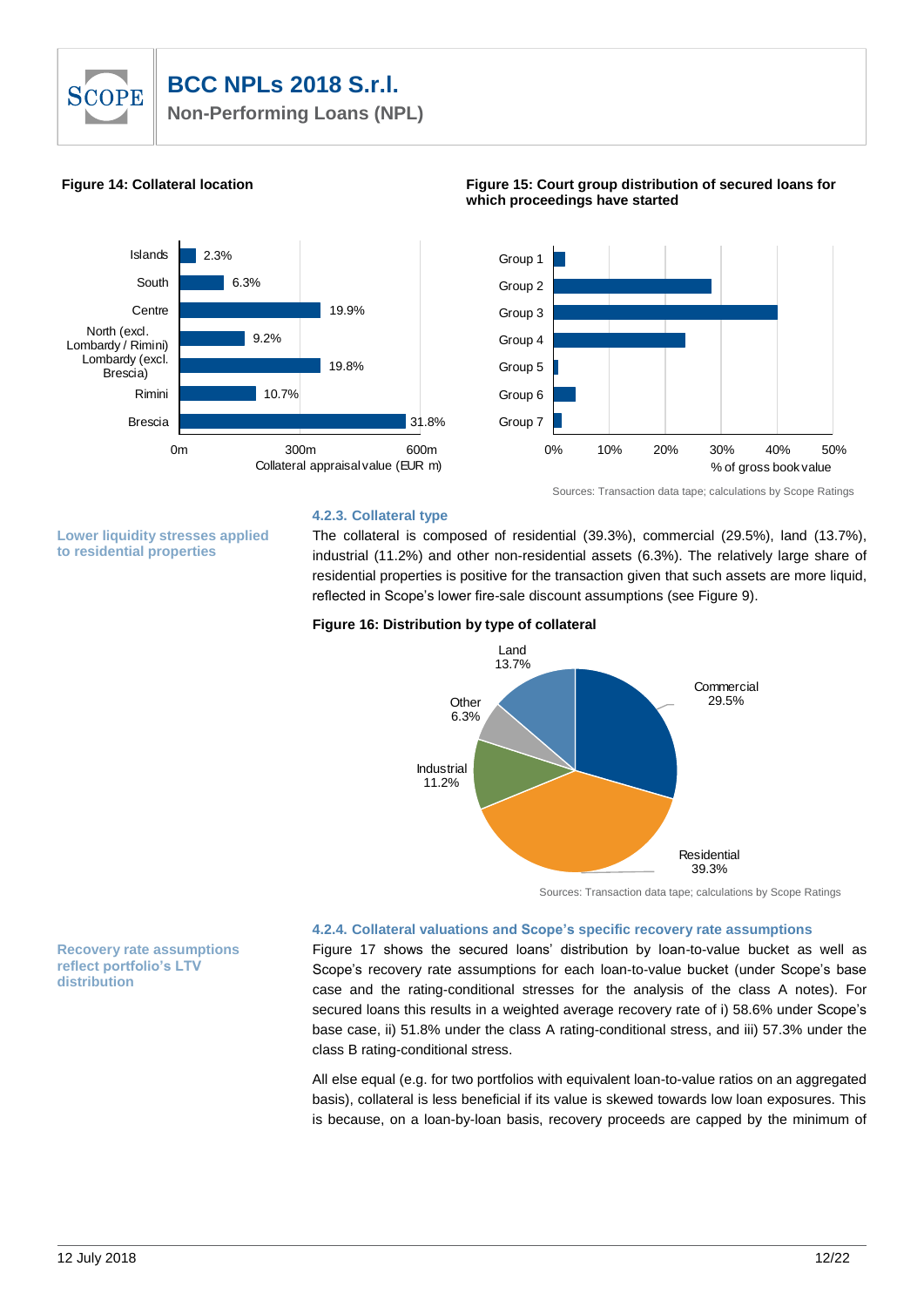

**Ageing of unsecured portfolio reduces expected recoveries**

the loan's gross book value and mortgage value. This partly explains why recovery rates flatten at low loan-to-value buckets<sup>6</sup>.





Sources: Transaction data tape; calculations by Scope Ratings

#### **4.2.5. Loan seasoning**

The weighted average time since default is around 3.8 years for unsecured exposures<sup>7</sup>. The pool's ageing reduces the expected recoverable amount of unsecured loans significantly, since most recoveries are concentrated in the first years after a default, according to historical vintage data.



**Figure 18: Unsecured portfolio seasoning distribution as of cut-off date**

#### **4.2.6. Borrower status**

Figure 19 below shows the main legal proceedings for each loan (one loan can have several), as assumed by Scope based on the transaction's data tape. About 21.6% of the loans have either no ongoing legal proceeding or the nature of the proceeding is unknown. Scope has conservatively assumed that such positions will fall into bankruptcy.

l

<sup>&</sup>lt;sup>6</sup> Another reason is that syndicated loans are concentrated in the low LTV buckets for this portfolio. The reported LTVs of syndicated loans are downward-biased because the loan amount reflects only the syndicated percentage whereas the appraisal reflects the total collateral value.

 $7$  Scope used 2.9 years in its analysis, reflecting Scope's qualitative adjustment of the superior capacity of the special servicer to treat unsecured loans compared to an originator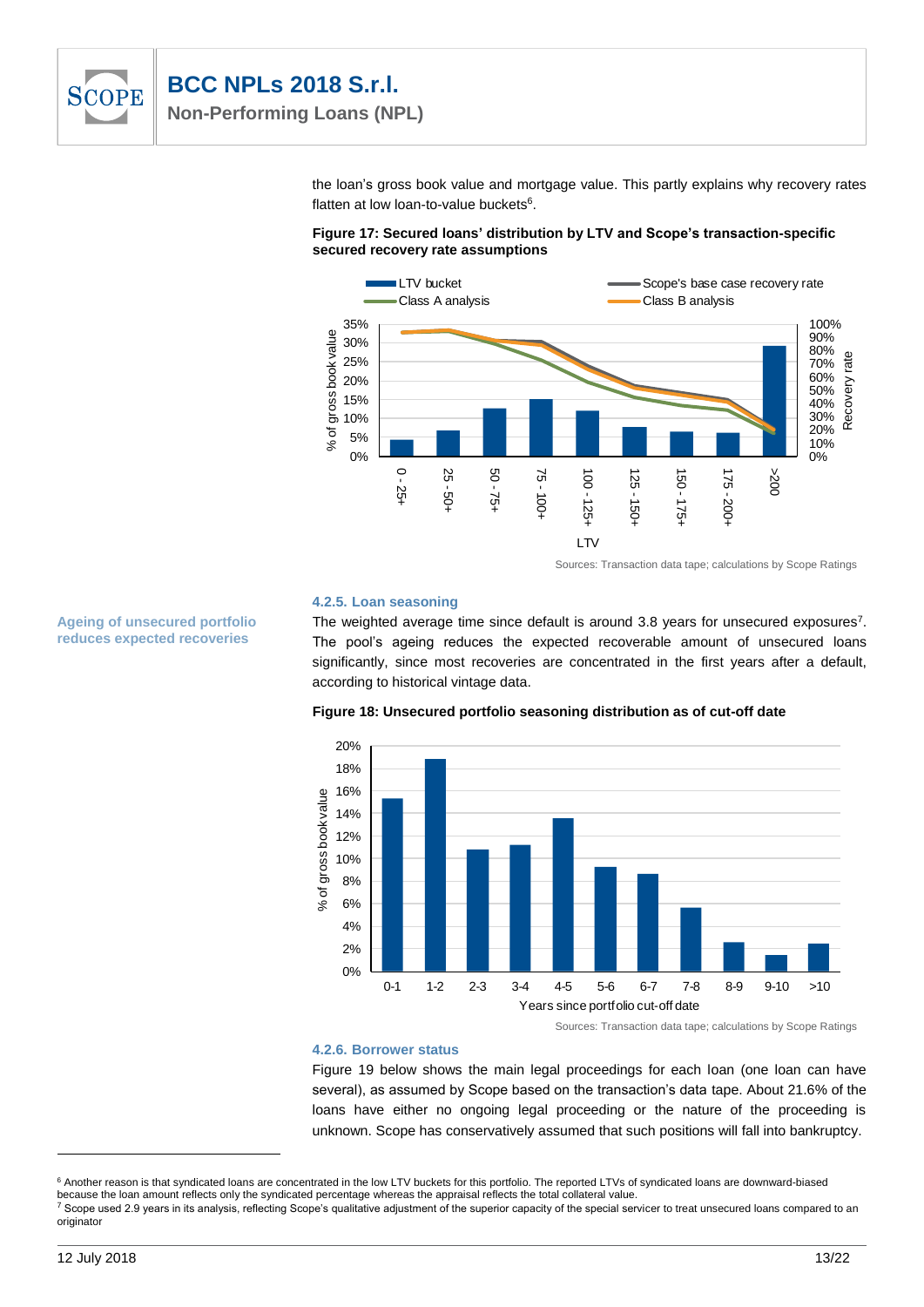

**Bankruptcies result in lower recoveries than non-bankruptcy proceedings** 

Relative to non-bankruptcy processes, bankruptcies are generally more complex, lengthy and costly. Bankruptcies also result in lower expected recoveries for unsecured exposures, given the focus on liquidating assets rather than maintaining borrowers as a going concern.

#### **Figure 19: Borrower status assumptions**



Sources: Transaction data tape; calculations by Scope Ratings

#### **4.2.7. Recovery stage of secured exposures**

A large portion of the secured loans is in initial stages, which partly explains the relatively long expected weighted average life of portfolio collections. Figure 20 below shows the stage of legal proceedings for bankruptcies and non-bankruptcies in relation to secured loans.

#### **Figure 20: Secured recovery stage by borrower status**



Sources: Transaction data tape; calculations by Scope Ratings

**High share of proceedings in initial stages drive relatively long recovery timing assumptions**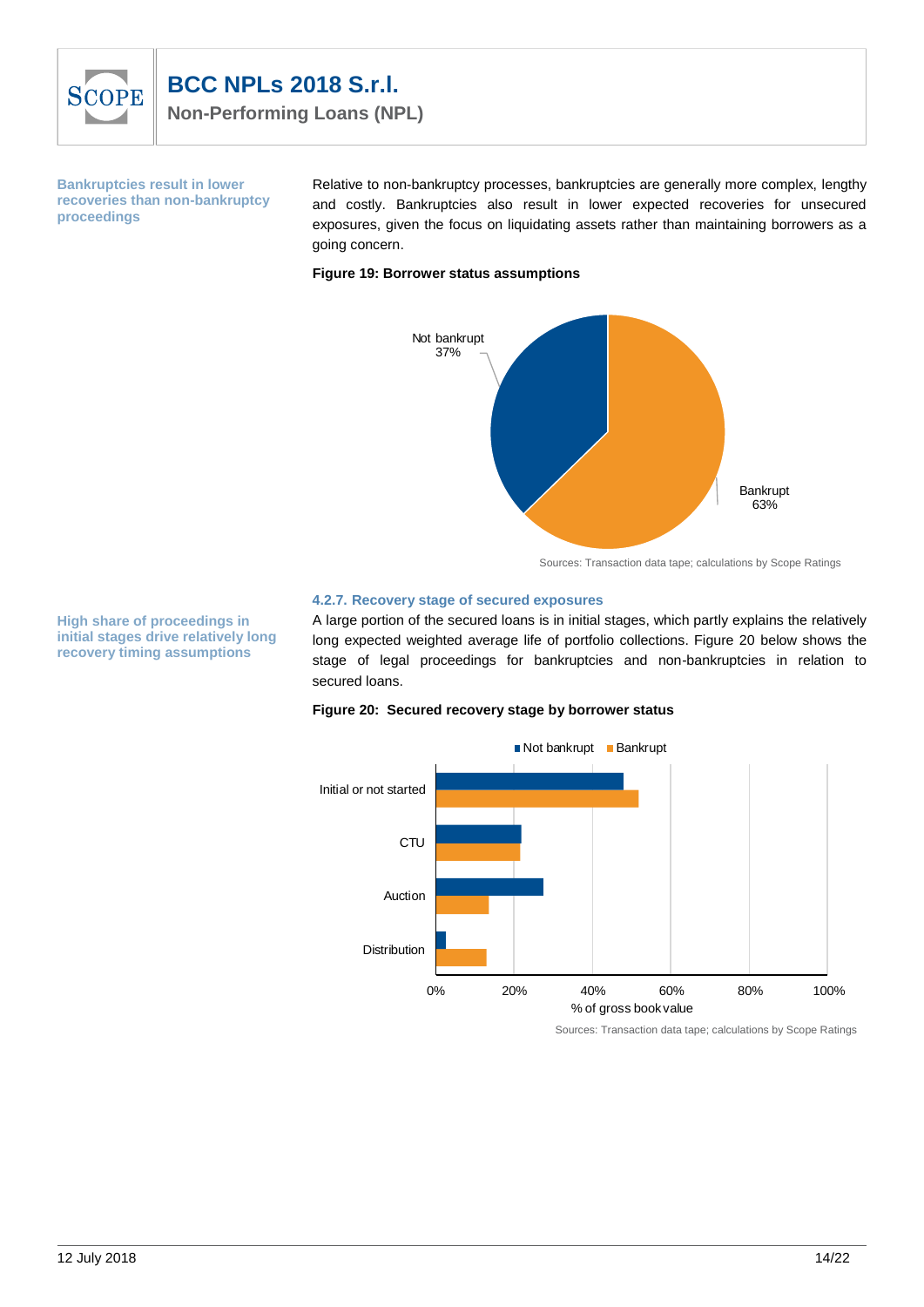

|                                                                                      | 5. | <b>Key structural features</b>                                                                                                                                                                                                                                                                                                                                                                                                                                                                                                                                                                                                                                                                       |
|--------------------------------------------------------------------------------------|----|------------------------------------------------------------------------------------------------------------------------------------------------------------------------------------------------------------------------------------------------------------------------------------------------------------------------------------------------------------------------------------------------------------------------------------------------------------------------------------------------------------------------------------------------------------------------------------------------------------------------------------------------------------------------------------------------------|
|                                                                                      |    | 5.1. Combined priority of payments<br>The issuer's available funds (i.e. collection amounts received from the portfolio, the cash<br>reserve, and payments received under the interest rate cap agreement) will be used in<br>the following simplified order of priority:                                                                                                                                                                                                                                                                                                                                                                                                                            |
|                                                                                      |    | 1. Servicer fees and other issuer counterparty fees, taxes and transaction expenses<br>(estimated annual ongoing fees of EUR 160,000, excluding servicing fees)                                                                                                                                                                                                                                                                                                                                                                                                                                                                                                                                      |
|                                                                                      |    | 2. Interest on limited-recourse loan                                                                                                                                                                                                                                                                                                                                                                                                                                                                                                                                                                                                                                                                 |
|                                                                                      |    | 3. GACS premium, provided the GACS guarantee is in place                                                                                                                                                                                                                                                                                                                                                                                                                                                                                                                                                                                                                                             |
|                                                                                      |    | 4. Replenishment of recovery-expense reserve (up to EUR 100,000)                                                                                                                                                                                                                                                                                                                                                                                                                                                                                                                                                                                                                                     |
|                                                                                      |    | 5. Interest on class A notes (6-month Euribor + 0.4%)                                                                                                                                                                                                                                                                                                                                                                                                                                                                                                                                                                                                                                                |
|                                                                                      |    | 6. Any other amounts payable under the GACS guarantee                                                                                                                                                                                                                                                                                                                                                                                                                                                                                                                                                                                                                                                |
|                                                                                      |    | 7. Cash reserve replenishment                                                                                                                                                                                                                                                                                                                                                                                                                                                                                                                                                                                                                                                                        |
|                                                                                      |    | 8. Principal on limited-recourse loan                                                                                                                                                                                                                                                                                                                                                                                                                                                                                                                                                                                                                                                                |
|                                                                                      |    | 9. Pari passu and pro rata i) interest on class B notes (6-month Euribor + 6%) provided<br>no subordination trigger is breached                                                                                                                                                                                                                                                                                                                                                                                                                                                                                                                                                                      |
|                                                                                      |    | 10. Principal on class A notes                                                                                                                                                                                                                                                                                                                                                                                                                                                                                                                                                                                                                                                                       |
|                                                                                      |    | 11. Class B interest, if any class B subordination trigger is breached                                                                                                                                                                                                                                                                                                                                                                                                                                                                                                                                                                                                                               |
|                                                                                      |    | 12. Principal on class B and a portion of deferred servicer performance fees, if any                                                                                                                                                                                                                                                                                                                                                                                                                                                                                                                                                                                                                 |
|                                                                                      |    | 13. Other junior payments and a portion of deferred servicer performance fees, if any                                                                                                                                                                                                                                                                                                                                                                                                                                                                                                                                                                                                                |
| <b>Full class B interest deferral is</b><br>unlikely                                 |    | Class B subordination triggers may be relatively ineffective at protecting the senior<br>noteholders as the subordination event is reversible. At any point during the transaction's<br>life both triggers are jointly cured, and all class B interest amounts due and unpaid at the<br>preceding payment dates will be paid senior to class A principal. The subordination of the<br>class B interest component will be triggered if i) the cumulative collection ratio <sup>8</sup> falls below<br>90%, ii) the present value cumulative profitability ratio <sup>9</sup> falls below 90%, or iii) the interest<br>amount paid to class A notes is lower than the due and payable interest amount. |
| <b>Scope's ratings do not address</b><br>the GACS guarantee                          |    | The GACS guarantee ensures timely payment of interest and the ultimate payment of<br>principal by final maturity. Scope's rating does not give credit to the GACS guarantee, but<br>considers the potential cost (i.e. GACS premium) if the guarantee is added to the<br>structure at a later stage.                                                                                                                                                                                                                                                                                                                                                                                                 |
| <b>Non-timely class A interest</b><br>payment would trigger<br>accelerated waterfall |    | Non-payment of timely interest on the senior notes (implying no GACS guarantee),<br>among other customary events such as the issuer's unlawfulness, would accelerate the<br>repayment of class A through the full subordination of class B payments.                                                                                                                                                                                                                                                                                                                                                                                                                                                 |
|                                                                                      |    | 5.2. Servicing fee structure and alignment of interests                                                                                                                                                                                                                                                                                                                                                                                                                                                                                                                                                                                                                                              |

#### **5.2.1. Servicing fees**

The servicing fee structure links the portfolio's performance with the level of fees received by the servicer, which mitigates potential conflicts of interest between the servicer and noteholders. Incentive fees constitute most of the expected servicing fees.

**Alignment of servicer and noteholder interests**

 $\overline{a}$ 

<sup>&</sup>lt;sup>8</sup> 'Cumulative collection ratio' is defined as the ratio between i) the cumulative net collections since the cut-off date; and ii) the net expected collections. Net collections are the difference between the gross collections and the recovery expenses.

 $9$  'Present value cumulative profitability ratio' is defined as the ratio between i) the sum of the present value (calculated using an annual rate of 3.5%) of the net collections of all receivables relating to closed positions, and ii) the sum of the target price (as defined in the servicer's base case scenario in the business plan) of all receivables relating to closed positions. 'Administrative closure of the debt position' is defined as the cancellation of the debt position in the servicer's IT/computer system.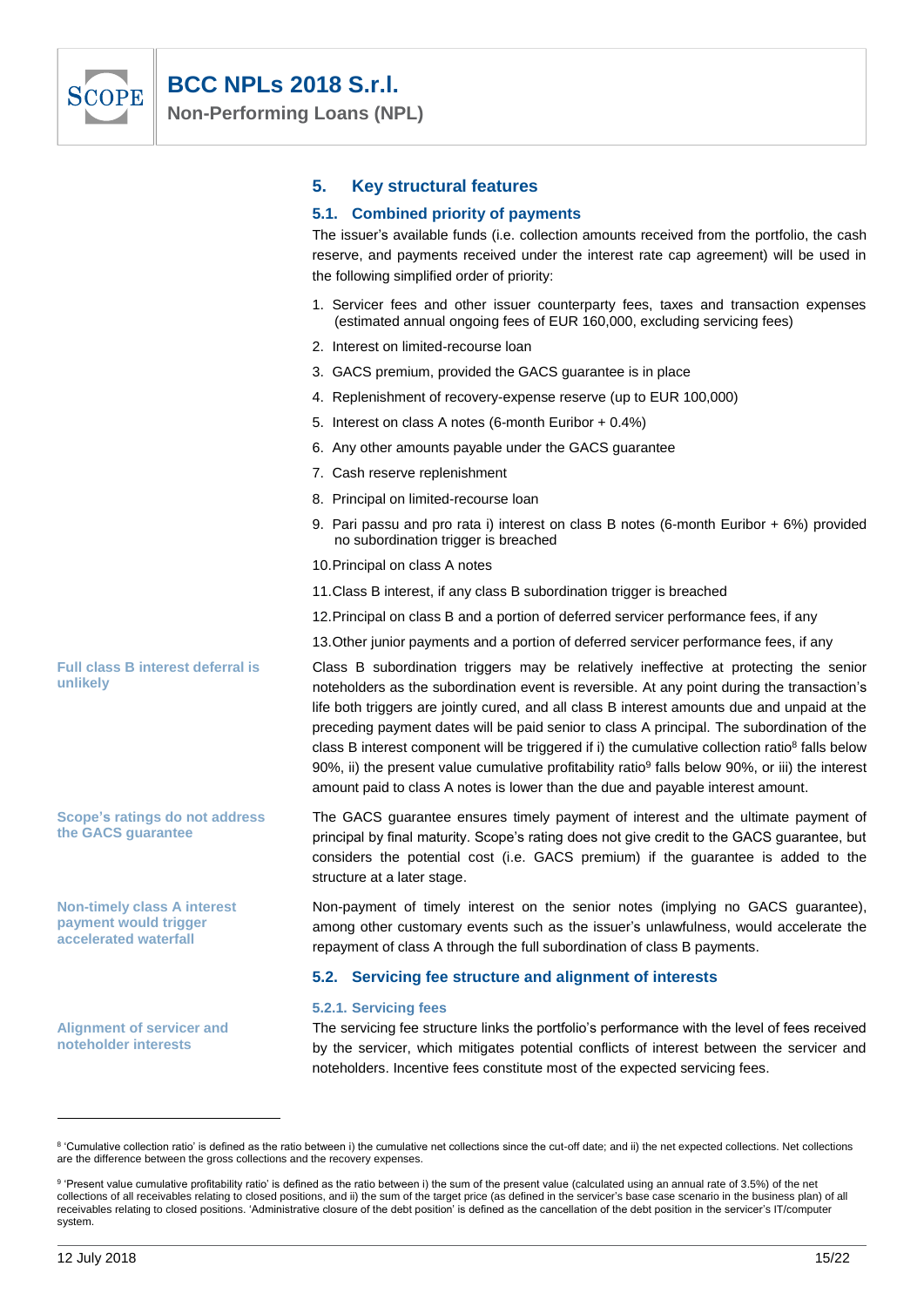

The servicers will be entitled to: i) a base fee, calculated at each payment date on the outstanding portfolio's gross book value; and ii) a performance fee, calculated at each payment date on the period's collections net of legal costs (collectively, the servicing fees).

In the case of underperformance, a portion of the fees will be paid on a junior position in the priority of payments and a haircut will be applied to the fees. The servicer is therefore incentivised to maximise recoveries and comply with the initial business plan.

- Haircut/increase on servicing fees upon the closure of a position: On the payment date in which a position is closed, servicing fees may increase or decrease by up to 15% depending on the final value of the present value profitability ratio of the closed position.
- Payment subordination of servicing fees: Based on the present value profitability ratio, a portion of the servicing fees may be paid on a more junior position in the order of payments, either together with the class B principal payments or with the junior notes' principal payment.

#### **5.2.2. Servicer monitoring**

An overview of the servicer's activities and calculations, prepared by the monitoring agent (Zenith Service S.p.A.), mitigates operational risks and moral hazard that could negatively impact the interests of noteholders. This risk is further mitigated by a discretionary servicer termination event should the servicer underperform.

Under the servicing agreement, the servicer is responsible for the servicing, administration, and collection of receivables as well as the management of legal proceedings. The monitoring agent will verify the calculations of key performance ratios and amounts payable by the issuer, as well as perform controls based on a random sample of loans.

The monitoring agent will report to a committee that represents the interests of both junior and mezzanine noteholders. The committee can authorise the revocation and replacement of the servicer upon a servicer termination event, subject to the approval of the noteholders' representative. The monitoring agent can also authorise the sale of the receivables, the closure of debt positions, and the payment of additional costs and expenses related to recovery activities.

#### **5.2.3. Servicer termination events**

Securitisation Services S.p.A. would step in as master back-up servicer in the event of a servicer termination event and, as the monitoring agent, would also appoint a suitable replacement for the special servicer.

A servicer termination event includes i) insolvency, ii) failure to pay due and available amounts to the issuer within two business days, iii) failure to deliver or late delivery of a semi-annual report, iv) unremedied breach of obligations, v) unremedied breach of representation and warranties, vi) loss of legal eligibility to perform obligations under the servicing agreement. The servicer can also be substituted owing to its consistent underperformance from the sixth collection period.

#### **5.3. Liquidity protection**

A cash reserve of around 5% of the outstanding balance on class A notes will be funded at closing through a limited-recourse loan provided by the Iccrea Banca S.p.A.

The cash reserve will amortise with no floor during the life of the transaction. The target amount of cash reserve at each payment date will be equal to 5% of the outstanding balance of class A notes.

**Monitoring function protects noteholders' interests**

**Back-up arrangements mitigate servicing disruption risk**

**Cash reserve protects liquidity of the senior noteholders**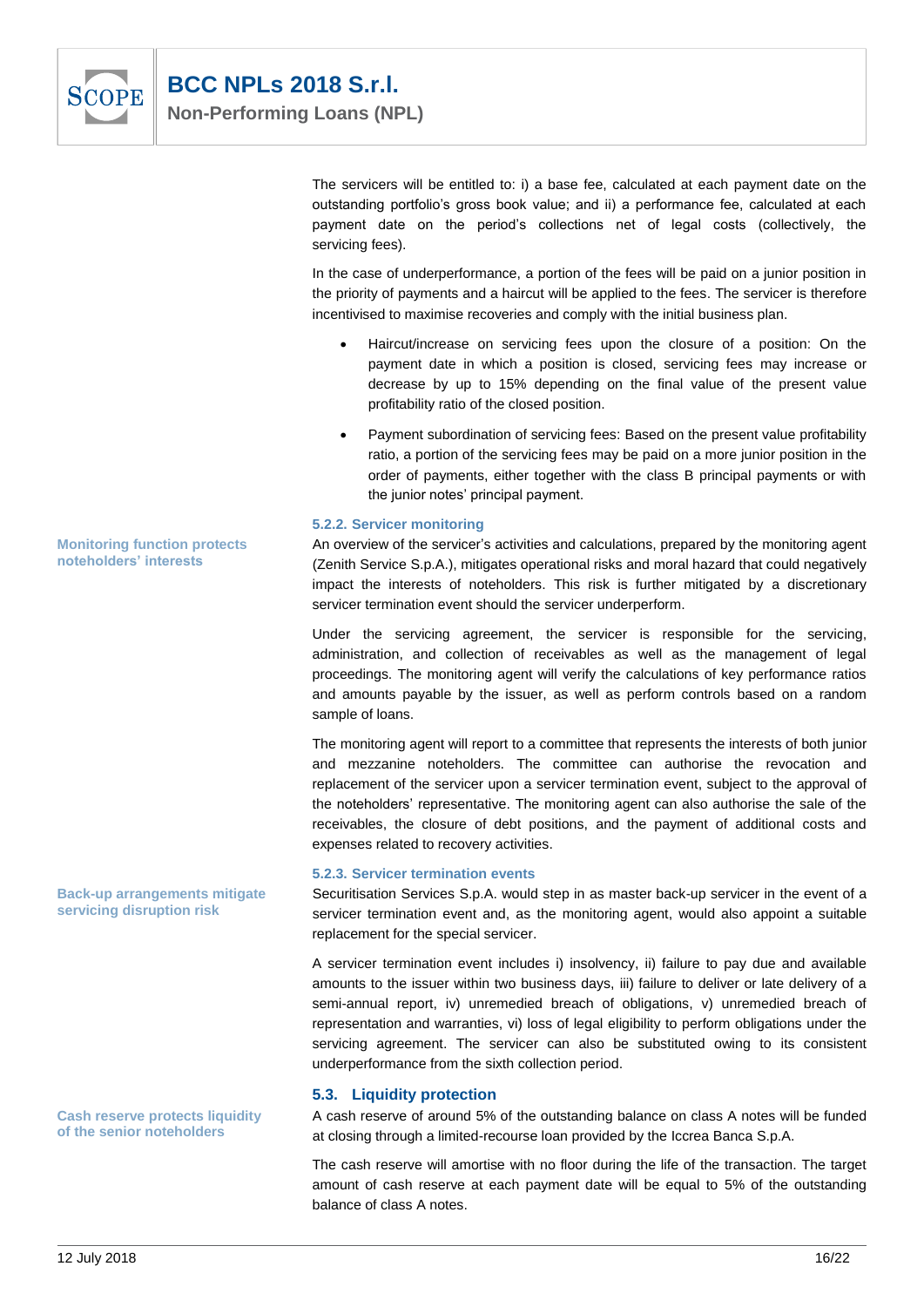

The cash reserve will be available to cover any shortfalls in interest payments on the class A notes as well as any items senior to them in the priority of payments.

Class B will not benefit from liquidity protection.

#### **5.4. Interest rate hedge**

On the asset side, due to the non-performing nature of the securitised portfolio, the issuer will not receive regular cash flows and the collections will not be linked to any defined interest rate. On the liability side, the issuer will pay a floating coupon on the notes, defined as six-month Euribor plus a 0.4% fixed margin on class A notes and six-month Euribor plus a 6% fixed margin on class B notes.

Two interest rate caps (each for class A and class B) with progressively increasing strikes, shown in Figure 21 and Figure 23, and a notional balance cap, shown in Figure 22 and Figure 24, partially mitigate the risk of increased liabilities on the notes due to a rise in Euribor. The cap on the class A Euribor component starting at 2.5% from December 2022 as shown in Figure 21 is another layer of protection for the class A notes against the risk of a rising Euribor rate.

A delay in recoveries beyond Scope's stressed recovery timing vector would increase interest rate risk exposure, as it would widen the gap between the transaction's interest rate cap notionals for class A and class B and the respective outstanding principal of the rated notes, as shown in Figure 22 and Figure 24. For the analysis of the class A and class B notes, Scope stressed the Euribor forward curve, as shown in Figure 21 and Figure 23.

#### **Figure 21: Interest' rate cap class A Figure 22: Cap notional vs outstanding class A notes**

**Cap notionals do not fully mitigate interest rate risk under a recovery timing stress**





#### **Figure 23: Interest rate cap class B Figure 24: Cap notional vs outstanding class B notes**



Sources: Transaction documents, Bloomberg and Scope Ratings

Swap notional

Class B outstanding balance (under class B analysis stress)

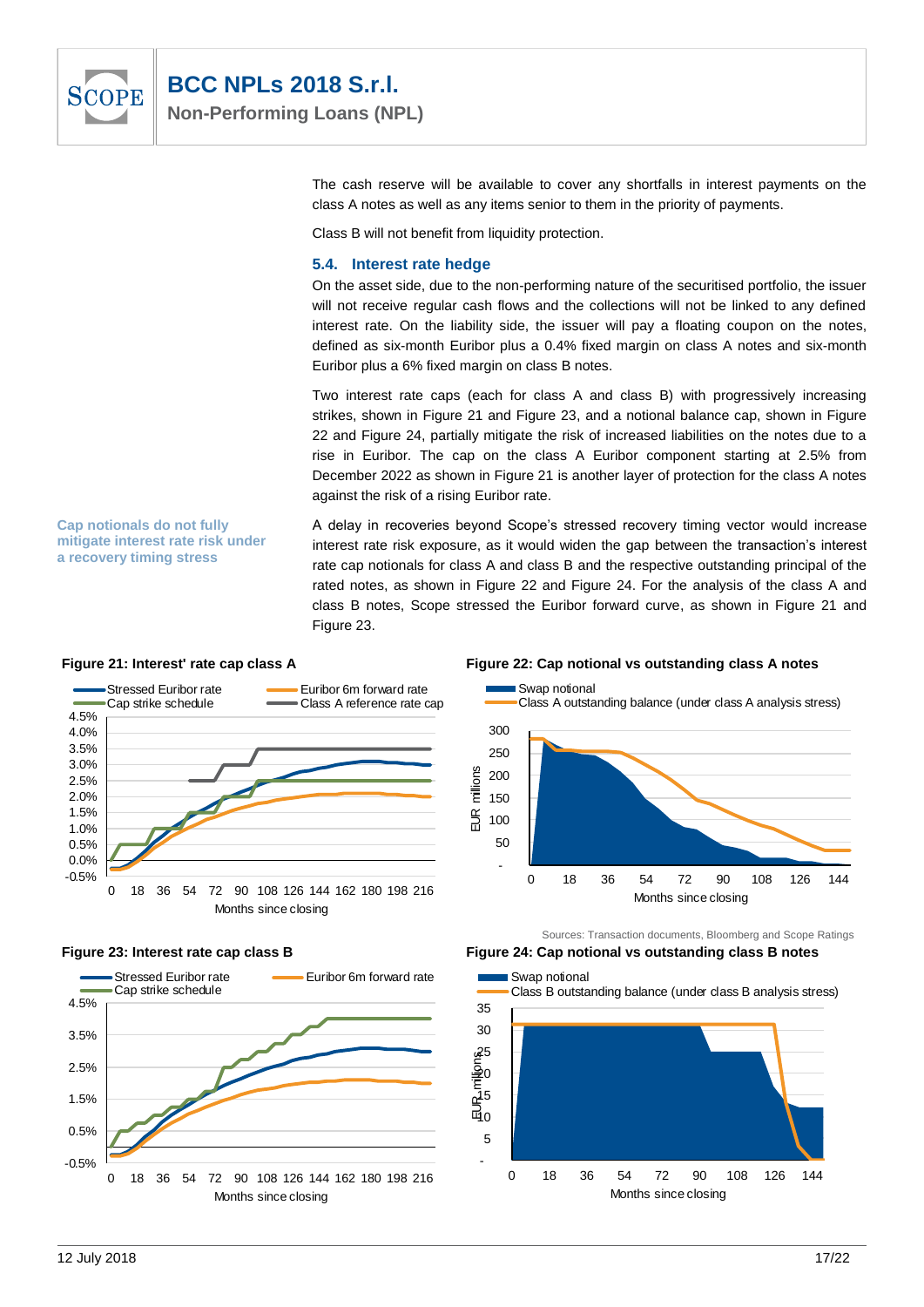

Sources: Transaction documents, Bloomberg and Scope Ratings

#### **6. Cash flow analysis and rating stability**

Scope has analysed the transaction's specific cash flow characteristics. Asset assumptions have been captured through rating-conditional gross recovery vectors. The analysis captures the capital structure, an estimate of legal costs based on the servicer's business plan, and senior fees of about EUR 160,000 annually (including VAT). Scope has considered the reference rate payable on the notes based on the six-month Euribor forward curve, considering the progressive cap rates of the swaps.

The BBB-SF and B+SF ratings assigned to the class A and class B notes, respectively, reflect the expected loss over the instrument's weighted average life commensurate with the idealised expected loss table reported in Scope's General Structured Finance Ratings Methodology.

Scope tested the resilience of the ratings against deviations from expected recovery rates and recovery timing. This analysis has the sole purpose of illustrating the sensitivity of the ratings to input assumptions and is not indicative of expected or likely scenarios. Scope tested the sensitivity of the analysis to deviations from the main input assumptions: recovery rate and recovery timing.

For class A, the following shows how the results change compared to the assigned credit rating in the event of:

- a decrease in secured and unsecured recovery rates by 10%, two notches.
- an increase in the recovery lag by two years, two notches.

For class B, the following shows how the results change compared to the assigned credit rating in the event of:

- a decrease in secured and unsecured recovery rates by 5%, zero notches.
- an increase in the recovery lag by one year, zero notches.

#### **7. Sovereign risk**

Sovereign risk does not limit any of the ratings. The risks of an institutional framework meltdown, legal insecurity or currency convertibility problems due to Italy's hypothetical exit from the Eurozone are not material for the notes' rating.

For more insight into Scope's fundamental analysis on the Italian economy, refer to the agency's rating report on the Republic of Italy, dated 30 June 2017.

#### **8. Counterparty risk**

The transaction is mainly exposed to counterparty risk from the following counterparties: the 23 originators (refer to first page for full list), regarding representations and warranties, and eventual payments to be made by the borrowers; ii) Prelios Credit Servicing S.p.A., the servicer; iii) Securitisation Services S.p.A., the back-up servicer, corporate services provider, calculation agent, and noteholders' representative; iv) Zenith Services S.p.A., the monitoring agent; v) BNP Paribas Securities Services (Milan Branch), the issuer's account bank, agent bank, cash manager, and paying agent; vi) J.P. Morgan AG, the cap counterparty; and vii) Iccrea Banca S.p.A., provider of the limitedrecourse loan. In Scope's view, none of these exposures limits the maximum ratings achievable by this transaction.

**Scope's cash flow analysis considers the structural features of the transaction**

**Scope's ratings reflect expected losses over the instrument's weighted average life**

**No mechanistic cap**

**Counterparty risk does not limit the transaction's rating**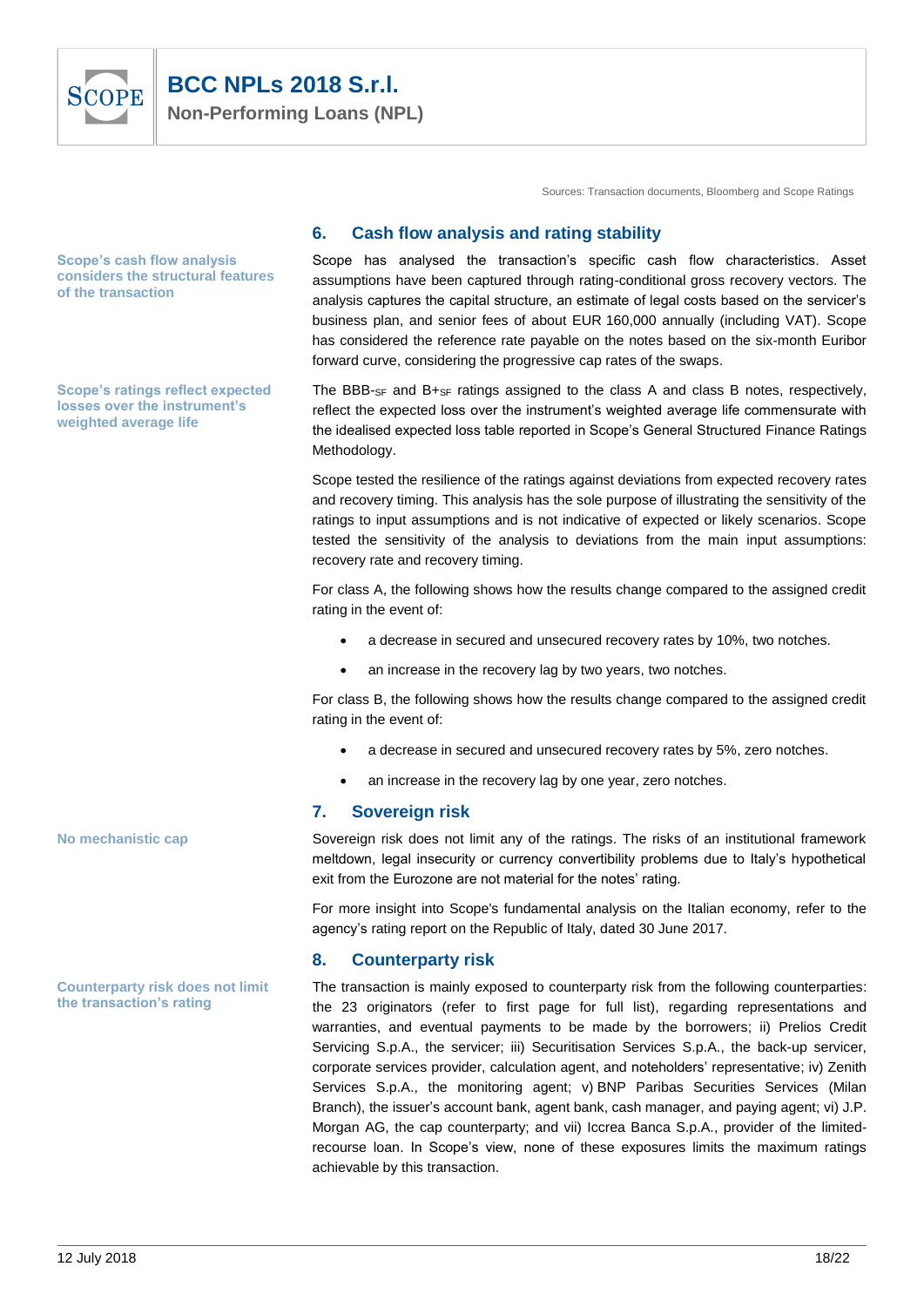

Scope's analysis has incorporated the transaction's counterparty replacement triggers, and has relied on public ratings assigned to BNP Paribas Securities Services (Milan Branch) and J.P. Morgan AG.

The issuer will hold all its accounts with BNP Paribas Securities Services (Milan Branch). There is a rating trigger for the replacement of the account bank.

#### **8.1. Servicer disruption risk**

A servicer disruption event may have a negative impact on the transaction's performance. The transaction incorporates servicer monitoring, back-up and replacement arrangements that mitigate operational disruption (see section 5.2).

#### **8.2. Commingling risk**

Commingling risk is limited, as debtors will be instructed to pay directly to an account in the name of the issuer. In limited cases where the servicer received payments from a debtor, the servicer would transfer the amounts within two business days.

#### **8.3. Claw-back risk**

The originators have provided: i) a 'good standing' certificate from the Chamber of Commerce, ii) a solvency certificate signed by a representative duly authorised, and iii) a certificate from the bankruptcy court (tribunale civile – sezione fallimentare) confirming that the originator is not subject to any insolvency or similar proceedings. This mitigates claw-back risk, as the issuer can prove it was unaware of the issuer's insolvency as of the transfer date.

Assignments of receivables made under the Italian Securitisation Law are subject to claw-back in the following events:

i) pursuant to article 67, paragraph 1, of the Italian Bankruptcy Law, if the bankruptcy declaration of the relevant originator is made within six months from the purchase of the relevant portfolio of receivables, provided the receivables' sale price exceeds their value by more than 25% and the issuer cannot demonstrate it was unaware of the originator's insolvency, or

ii) pursuant to article 67, paragraph 2, of the Italian Bankruptcy Law, if the adjudication of the relevant originator's bankruptcy is made within three months from the purchase of the relevant portfolio of receivables, provided the receivables' sale price does not exceed their value by more than 25% and the originator's insolvency receiver can demonstrate that the issuer was aware of the originator's insolvency.

#### **8.4. Enforcement of representations and warranties**

The issuer will rely on the representations and warranties, limited by time and amount, provided by the originators in the transfer agreement. If a breach of a representation and/or warranty materially and adversely affects a loan's value, the originators may be obliged to indemnify the issuer for damages within 10 business days of the notification. However, the total indemnity amount will be capped at 30% of the portfolio purchase price, and will be only be paid out of claims within two years from the closing date. In addition, the minimum claim is EUR 50,000 on a portfolio basis, and EUR 1,000 on a single loan basis.

#### **9. Legal structure**

#### **9.1. Legal framework**

The transaction documents are governed by Italian law, whereas English law governs the interest cap agreements and the deed of charge.

**Limited commingling risk**

**Limited claw-back risk**

**Representations and warranties limited by time and amount**

**Transaction governed by Italian law**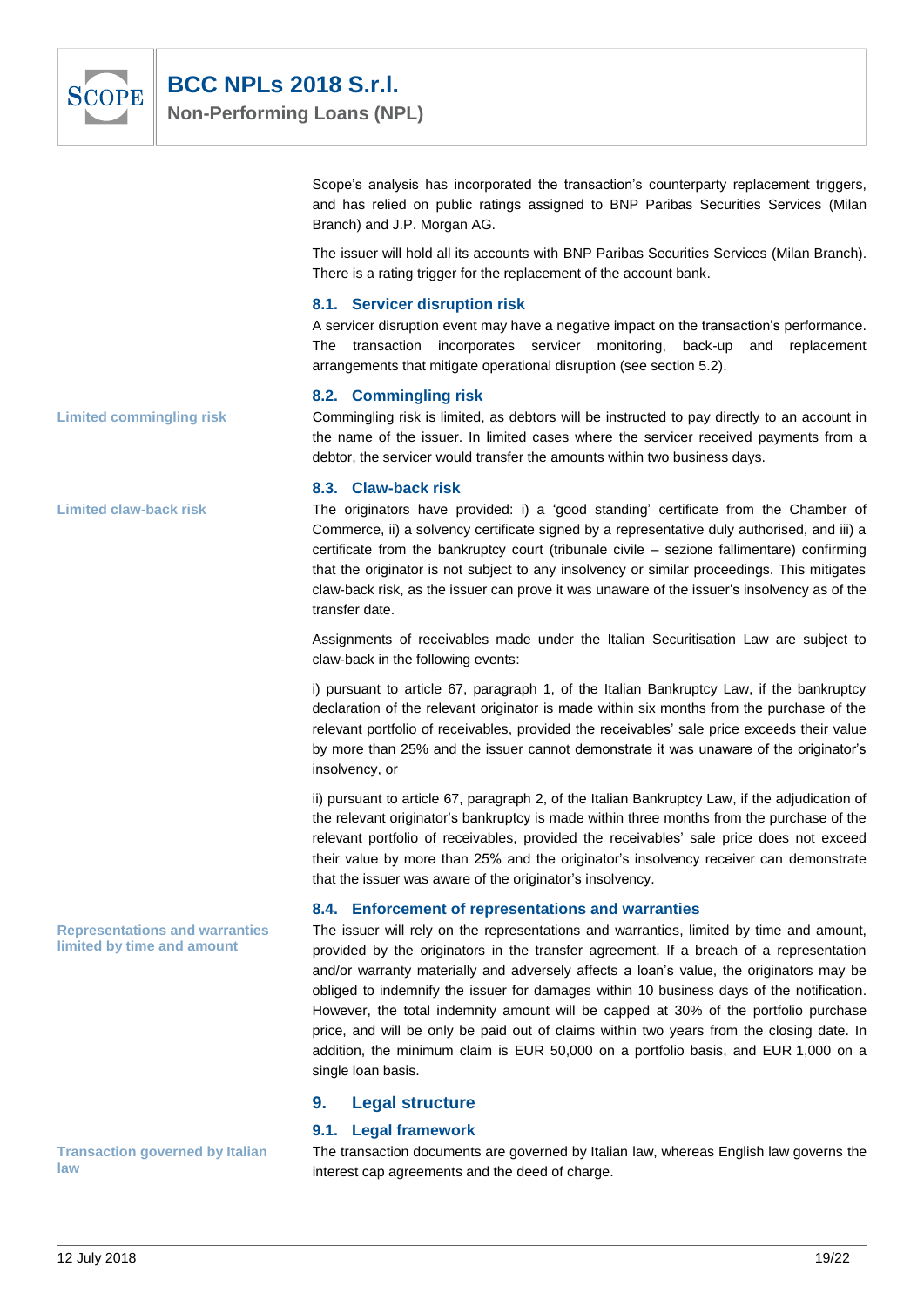

The transaction is fully governed by the terms in the documentation and any changes are subject to the risk-takers' consent, with a superior voting right of the most senior noteholders at the date of the decision.

#### **9.2. Use of legal opinions**

Scope had access to the legal opinions produced for the issuer, which provide comfort on the legally valid, binding and enforceable nature of the contracts.

#### **10. Monitoring**

Scope will monitor this transaction based on performance reports as well as other public information. The ratings will be monitored continuously and reviewed at least twice a year, or earlier if warranted by events.

Scope analysts are available to discuss all the details of the rating analysis, the risks to which this transaction is exposed, and the ongoing monitoring of the transaction.

## **11. Applied methodology**

For the analysis of the transaction Scope has applied its General Structured Finance Rating Methodology, and its Methodology for Counterparty Risk in Structured Finance, both available on www.scoperatings.com.

**Continuous rating monitoring**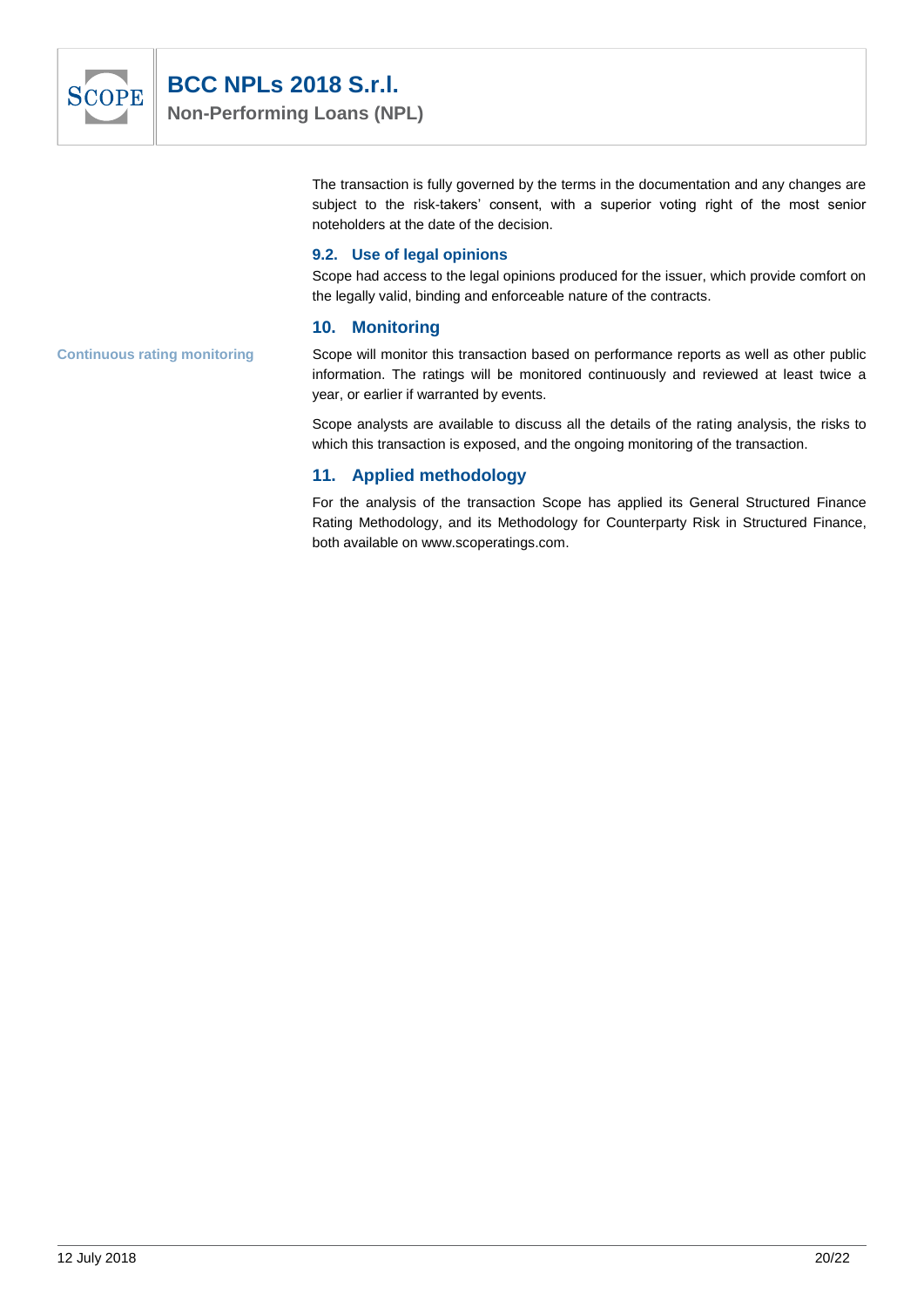

**Non-Performing Loans (NPL)**

## **I. Summary appendix – deal comparison**

| <b>Transaction</b>                                                                           | <b>BCC NPLS 2018</b> | 2Worlds             | 4Mori Sardegna           | Aragorn NPL 2018          | <b>Red Sea SPV</b>   | Siena NPL 2018                 | Bari NPL 2017            | Elrond NPL 2017 |
|----------------------------------------------------------------------------------------------|----------------------|---------------------|--------------------------|---------------------------|----------------------|--------------------------------|--------------------------|-----------------|
| Closing                                                                                      | $Jul-18$             | $Jun-18$            | $Jun-18$                 | $Jun-18$                  | $Jun-18$             | May-18                         | Dec-17                   | $Jul-17$        |
| Originators                                                                                  | <b>ICCREA</b>        | BPS, BDB            | Banco di Sardegna        | Creval                    | Banco BPM, BPM       | MPS                            | BPB, CRO                 | Creval          |
| Master servicer                                                                              | Prelios              | Cerved              | Prelios                  | Credito Fondiario         |                      | Credito Fondiario              | Prelios                  | Cerved          |
|                                                                                              |                      |                     |                          |                           |                      | Juliet, Italfondiario, Credito |                          |                 |
| Special servicer                                                                             | Prelios              | Cerved              | Prelios                  | Cerved, Credito Fondiario | Prelios              | Fondiario, Prelios             | Prelios                  | Cerved          |
| General portfolio attributes                                                                 |                      |                     |                          |                           |                      |                                |                          |                 |
| Gross book value (EUR m)                                                                     | 1.009                | 968                 | 900                      | 1,676                     | 5,113                | 23,939                         | 345                      | 1.422           |
| Number of borrowers                                                                          | 2518                 | 3,956               | 11,412                   | 4.171                     | 12,651               | 79,669                         | 1,565                    | 3,712           |
|                                                                                              |                      |                     |                          |                           |                      |                                |                          |                 |
| Number of loans                                                                              | 5359                 | 13,234              | 20,098                   | 8,289                     | 33,585               | 545,939                        | 4,569                    | 6,951           |
| WA seasoning (years)                                                                         | $2.6*$               | $2.7*$              | $4.8*$                   | 2.5                       | 3.8                  | $4.4*$                         | 4.5                      | 3.7             |
| WA seasoning (years) - unsecured portfolio                                                   | $2.9*$               | $3.2*$              | $6.4*$                   | 3.2                       | 3.5                  | $4.8*$                         | N/A                      | N/A             |
| WA LTV buckets (% or secured portfolio)                                                      |                      |                     |                          |                           |                      |                                |                          |                 |
| bucket [0-25]                                                                                | 4.3                  | 2.8                 | 5.7                      | $2.0$                     | 2.3                  | 5.7                            | N/A                      | 3.6             |
| bucket [25-50]                                                                               | 6.8                  | 13.0                | 14.6                     | 4.2                       | 8.1                  | 12.4                           | N/A                      | 11.1            |
| bucket [50-75]                                                                               | 12.5                 | 17.9                | 21.8                     | 8.2                       | 14.7                 | 16.8                           | N/A                      | 13.7            |
| bucket [75-100]                                                                              | 15.1                 | 15.8                | 20.4                     | 13.9                      | 18.1                 | 17.0                           | N/A                      | 19.6            |
| bucket [100-125]                                                                             | 11.8                 | 14.5                | 12.8                     | 22.3                      | 16.7                 | 13.4                           | N/A                      | 24.6            |
| bucket [125-150]                                                                             | 7.7                  | 7.5                 | 4.0                      | 17.9                      | 12.0                 | 8.3                            | N/A                      | 8.6             |
| bucket [150-175]                                                                             | 6.4                  | 4.9                 | $1.8\,$                  | 11.9                      | $6.6\,$              | 5.3                            | N/A                      | 4.8             |
|                                                                                              |                      |                     |                          |                           |                      |                                |                          |                 |
| bucket [175-200]                                                                             | $6.1\,$<br>29.3      | $6.6\,$             | 4.4<br>14.5              | 3.7                       | 4.8<br>16.7          | 3.9<br>17.1                    | N/A                      | 1.6<br>12.5     |
| bucket > 200                                                                                 |                      | 17.1                |                          | 16.0                      |                      |                                | N/A                      |                 |
| Cash in court (% of total GBV)                                                               | 24                   | 8.5                 | 18.3                     | 0.5                       | 3.2                  | N/A                            | N/A                      | $\overline{2}$  |
| Loan types (% of total GBV)                                                                  |                      |                     |                          |                           |                      |                                |                          |                 |
| Secured first-lien                                                                           | 70                   | 53.1                | 56.1                     | 67.3                      | 70.6                 | 41.6                           | 53.6                     | 66.4            |
| Secured junior-lien                                                                          | 0.9                  | $\mathbf 0$         | 0.6                      | 8.1                       | 1                    |                                | 2.5                      | 7.6             |
| Unsecured                                                                                    | 29.1                 | 46.9                | 43.3                     | 24.6                      | 28.4                 | 58.4                           | 43.9                     | 26.0            |
| Syndicated loans                                                                             | $6.1\,$              | 3.8                 | 3.3                      | 1.8                       | 1.4                  | 5.7                            |                          |                 |
| Debtors (% of total GBV)                                                                     |                      |                     |                          |                           |                      |                                |                          |                 |
| Individuals                                                                                  | 14.3                 | 26.4                | 24.4                     | 9.9                       | 28.4                 | 19                             | 12                       | 12.7            |
| Corporates or SMEs                                                                           | 85.7                 | 73.6                | 75.6                     | 90.1                      | 71.6                 | 81                             | 88                       | 87.3            |
| Procedure type (% of total GBV)                                                              |                      |                     |                          |                           |                      |                                |                          |                 |
|                                                                                              | $62.7**$             | 29.3                | 39.1                     | 55.0                      | 49.4                 | 36.6                           | 46.5                     | 57.6            |
| Bankrupt                                                                                     |                      |                     |                          |                           |                      |                                |                          |                 |
| Non-bankrupt                                                                                 | 37.3                 | 70.7                | 60.9                     | 45.0                      | 50.6                 | 63.4                           | 53.5                     | 42.4            |
| Other                                                                                        | $\sim$               | $\sim$              | $\overline{\phantom{a}}$ | $\sim$                    | $\cdot$              | $\overline{\phantom{a}}$       | $\overline{\phantom{a}}$ | $\cdot$         |
| Not started                                                                                  |                      |                     |                          |                           |                      |                                |                          |                 |
| Borrower concentration (% of total GBV)                                                      |                      |                     |                          |                           |                      |                                |                          |                 |
| Top 10                                                                                       | 6.7                  | 3.6                 | 8                        | 8.3                       | 1.8                  | 2.1                            | 28.2                     | 13.4            |
| Top 100                                                                                      | 29                   | 18.1                | 27.7                     | 39.5                      | 9.1                  | 9.5                            | 69                       | 42.4            |
| Collateral regional concentration (% of total apparaisal value)                              |                      |                     |                          |                           |                      |                                |                          |                 |
| North                                                                                        | 72.4                 | 43.5                | $1.3\,$                  | 58.5                      | 67.8                 | 35.9                           | 18.3                     | 61.6            |
| Centre                                                                                       | 19.5                 | 51.3                | 11.5                     | 18.4                      | 20.7                 | 36                             | 14.1                     | 14.6            |
| South                                                                                        | 8.1                  | 5.2                 | 87.4                     | 23.1                      | 11.4                 | 28.1                           | 67.6                     | 23.8            |
| Collateral type (% of total apparaisal value)                                                |                      |                     |                          |                           |                      |                                |                          |                 |
| Residential                                                                                  | 39.3                 | 44.4                | 51.3                     | 43.4                      | 54.8                 | 28.2                           | 43                       | 32.6            |
|                                                                                              |                      |                     |                          |                           |                      |                                |                          |                 |
| Commercial                                                                                   | 29.5                 | 24.6                | 23.7                     | 22                        | 15.4                 |                                | 40                       | 32.4            |
| Industrial                                                                                   | 11.2                 | 10.5                | 11.3                     | 15.3                      | 9.4                  | 71.8                           |                          | 23.2            |
| Land                                                                                         | 13.7                 | $6.6\,$             | 6.2                      | 0.0                       | 8.6                  |                                | 18                       | 8.7             |
| Other or unknown                                                                             | 6.3                  | 13.9                | 7.6                      | 19.3                      | 11.8                 |                                |                          | 3.4             |
| Valuation type (% of total apparaisal value)                                                 |                      |                     |                          |                           |                      |                                |                          |                 |
| Full or drive-by                                                                             | 68.4                 | 79.5                | 38.8                     | 96.1                      | 74.0                 | $10$                           |                          | 70.8            |
| Desktop                                                                                      | 5.4                  | 12.0                | 40.0                     | $1.2$                     | 14.5                 | 65                             | 96.31                    | 4.0             |
| CTU                                                                                          | 12.1                 | 8.5                 | 20.5                     | 2.7                       | 11.5                 | 15                             | 3.69                     | 23.6            |
| Other                                                                                        | 14.1                 |                     | 0.6                      | $\mathsf 0$               | $\mathbf 0$          | 10                             | $\mathbf 0$              | 0.5             |
| Secured portfolio procedure stage (% of total apparaisal value)                              |                      |                     |                          |                           |                      |                                |                          |                 |
| <b>Initial</b>                                                                               | 73.6                 | 75.6                | 61.2                     | 66.6                      | 64.4                 | 52.6                           | 55.5                     | 36.1            |
| CTU                                                                                          | $11\,$               | 6.3                 | 18.3                     | 23.4                      | 9.1                  | 5.4                            | 14.2                     | 10.7            |
| Auction                                                                                      | 11.5                 | 16.9                | 20.5                     | 4.7                       | 21.3                 | 35.2                           | 26.5                     | 36.4            |
|                                                                                              |                      |                     |                          |                           |                      |                                |                          |                 |
| Distribution                                                                                 | 3.8                  | $1.2\,$             | $\mathbf 0$              | 5.5                       | 5.2                  | 6.7                            | 3.8                      | 16.8            |
| Summary of assumptions (BBB rating-conditional stress)                                       |                      |                     |                          |                           |                      |                                |                          |                 |
| Remaining lifetime recovery rate (%)                                                         |                      |                     |                          |                           |                      |                                |                          |                 |
| Secured (=net LTV after all stresses)                                                        | 50.3                 | 65.5                | 66.2                     | 48.3                      | 62.8                 | 58.6                           | 51.8                     | 61.7            |
| Unsecured                                                                                    | 13.5                 | 14                  | 9.9                      | 16.8                      | 12.3                 | 9.2                            | 11.1                     | 13.7            |
| Total                                                                                        | 39.6                 | 41.4                | 41.8                     | 40.6                      | 48.0                 | 0.0                            | 33.1                     | 47.1            |
| Weighted average life of collections (years)                                                 |                      |                     |                          |                           |                      |                                |                          |                 |
| Secured                                                                                      | 8.2                  | 6.8                 | 7.2                      | 7.9                       | 6.8                  | N/A                            | N/A                      | 4.8             |
| Unsecured                                                                                    | 4.5                  | 4.7                 | 4.2                      | 4.2                       | 4.1                  | N/A                            | N/A                      | 3.1             |
| <b>Total</b>                                                                                 | 7.8                  | $6.4$               | 6.9                      | 7.9                       | $6.6\,$              | N/A                            | N/A                      | 4.6             |
| <b>Structural features</b>                                                                   |                      |                     |                          |                           |                      |                                |                          |                 |
| Liquidity reserve (% of class A notes)                                                       | 5.0                  | 4.05 (% of A and B) | 4.9 (% of A and B)       | 5.0                       | 4.375 (% of A and B) | 3.5                            | 4.0                      | 4.0             |
| Class A Euribor cap strike                                                                   | 0.5%-2.5%            | $0.3\% -1.25\%$     | 0.3% -1.25%              | $0.0 - 0.1%$              | $0.5 - 2.0%$         | $0.5 - 3.0%$                   | 0.10%                    | 0.50%           |
|                                                                                              |                      |                     |                          |                           |                      |                                |                          |                 |
| Class A                                                                                      |                      |                     |                          |                           |                      |                                |                          |                 |
| % of GBV                                                                                     | 27.0                 | 28.8                | 22.2                     | 30.5                      | 32.5                 | 12.1                           | 25.3                     | 33.0            |
| Credit enhancement                                                                           | 73.0                 | 71.2                | 77.8                     | 69.5                      | 67.5                 | 87.9                           | 74.7                     | 67.0            |
| Class B                                                                                      |                      |                     |                          |                           |                      |                                |                          |                 |
| % of GBV                                                                                     | 3.0                  | 3.0                 | $1.2\,$                  | 4.0                       | 3                    | 3.5                            | 3.1                      | 3.0             |
| Credit enhancement                                                                           | 70.0                 | 68.2                | 76.6                     | 65.5                      | 64.5                 | 84.4                           | 71.6                     | 64.0            |
| <b>Final rating</b>                                                                          |                      |                     |                          |                           |                      |                                |                          |                 |
| Class A                                                                                      | BBB-                 | BBB                 | А-                       | BBB-                      | <b>BBB</b>           | BBB+                           | <b>BBB</b>               | BBB-            |
| Class B                                                                                      | $B+$                 | в                   | BB-                      | B                         | <b>NR</b>            | <b>NR</b>                      | $B+$                     | $B+$            |
| The weighted average seasoning includes Scone's qualitative adjustment of the superior canal |                      | ity of the special  |                          |                           |                      |                                |                          |                 |

\* The weighted average seasoning includes Scope's qualitative adjustment of the superior capacity of the special<br>\*\* This includes loans with no ongoing legal proceeding or loans where the nature of the proceeding is unknow

Transactions' preliminary data tapes; calculations and assumptions by Scope Ratings. Closing portfolio stratifications might show non-material deviations.